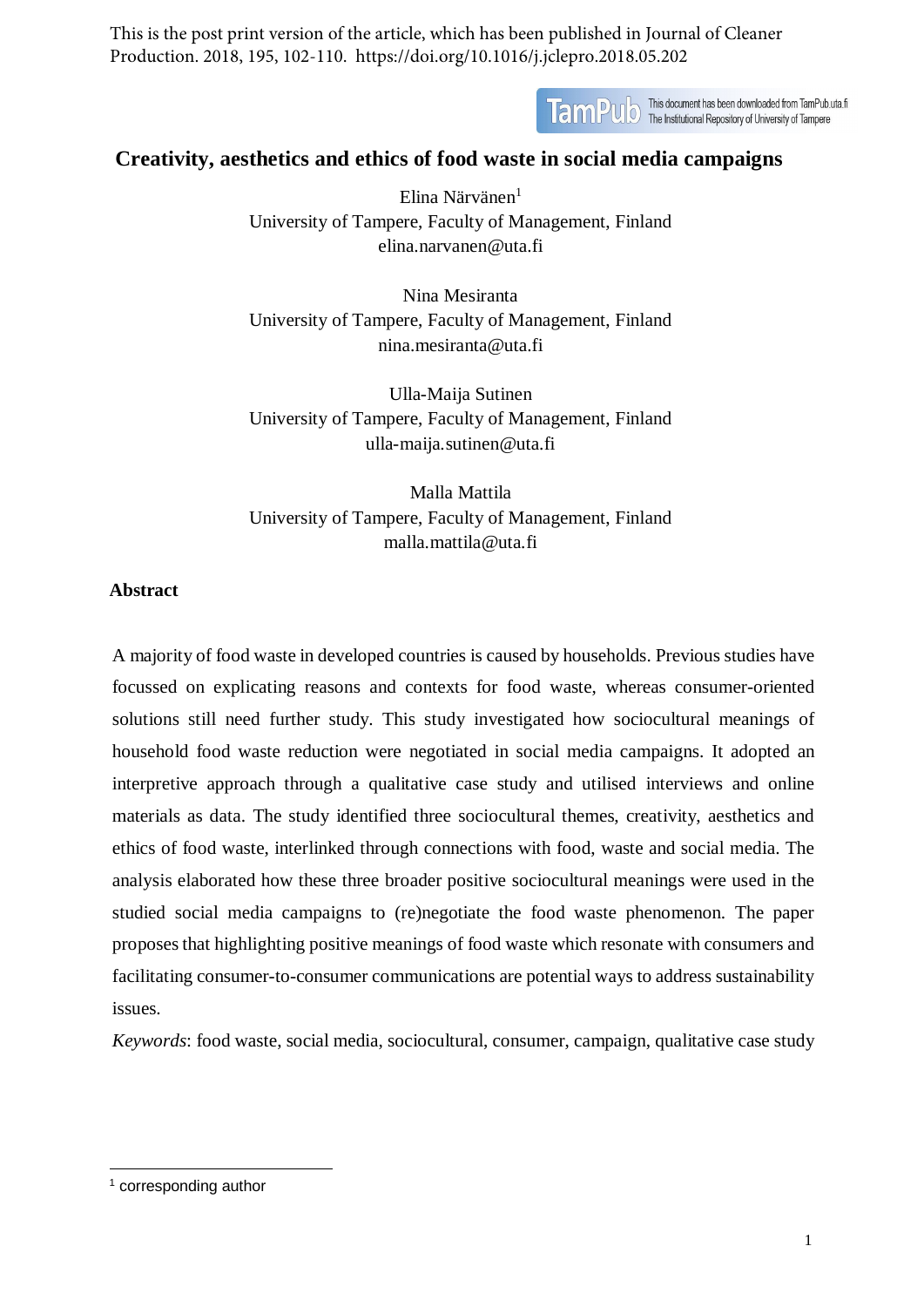### **1 Introduction**

Household food waste is often considered the most problematic type of food waste, not only because of its volume (Parfitt et al., 2010) but because it can also be considered a waste of all resources, such as water, through earlier parts of the value chain (Ridoutt et al., 2010). Reducing household food waste has recently gained momentum both politically (European Commission, 2016) and in research (Aschemann-Witzel et al., 2017, 2015; Hebrok & Boks, 2017; Principato et al., 2015; Secondi et al., 2015; Young et al., 2017).

Previous studies have focussed on explaining why food waste emerges in households (Evans, 2012, 2011) and the nature and composition of household food waste (Hanssen et al., 2016; Jörissen et al., 2015; Katajajuuri et al., 2014). Demographic factors including education level and gender, attitudinal and behavioural patterns related to food waste and the degree of concern regarding the issue have also been identified as influencing food-waste behaviours (Principato et al., 2015; Secondi et al., 2015). Some studies have argued that while consumers may have positive attitudes towards reducing waste, the actual problem is difficult to address, because it links to factors including consumer lifestyles, habits and beliefs about food provisioning, planning, shopping and storage (Parizeau et al., 2015; Stancu et al., 2016; Stefan et al., 2013). For instance, Aschemann-Witzel et al. (2015) argued that more than just mere motivation to reduce food waste, consumers' skills in food provisioning and handling, or making trade-offs between priorities played roles in food-waste behaviour. Accessibility and convenience were argued as more relevant than information and education in attempting to change behaviour patterns (Bernstad, 2014). However, previous research has focussed on generating knowledge of the problem rather than on possible solutions (Hebrok and Boks, 2017).

In many consumer campaigns, food waste has continued to be framed negatively as an environmental problem, highlighting consumers' individual duty and obligation to change behaviour (Evans, 2011). However, studies have shown that people usually have strong reactions to food waste compared to other types of waste (Gjerris and Gaiani, 2013). People do not want to waste food, and it evokes feelings of guilt (Blichfeldt et al., 2015; Evans, 2012) together with environmental concern (Qi and Roe, 2016). It has been suggested that the reason for strong negative reactions arises at the existential level, where food waste is experienced as disrespectful. Food represents both a physical and symbolic link between humans and nature (Gjerris and Gaiani, 2013). Hence, as Evans (2012) argued, consumers are not careless about wasting food. For instance, consumers' intention to eat in a healthy way and provision their family might intersect with their intention to avoid waste; these are not always compatible (see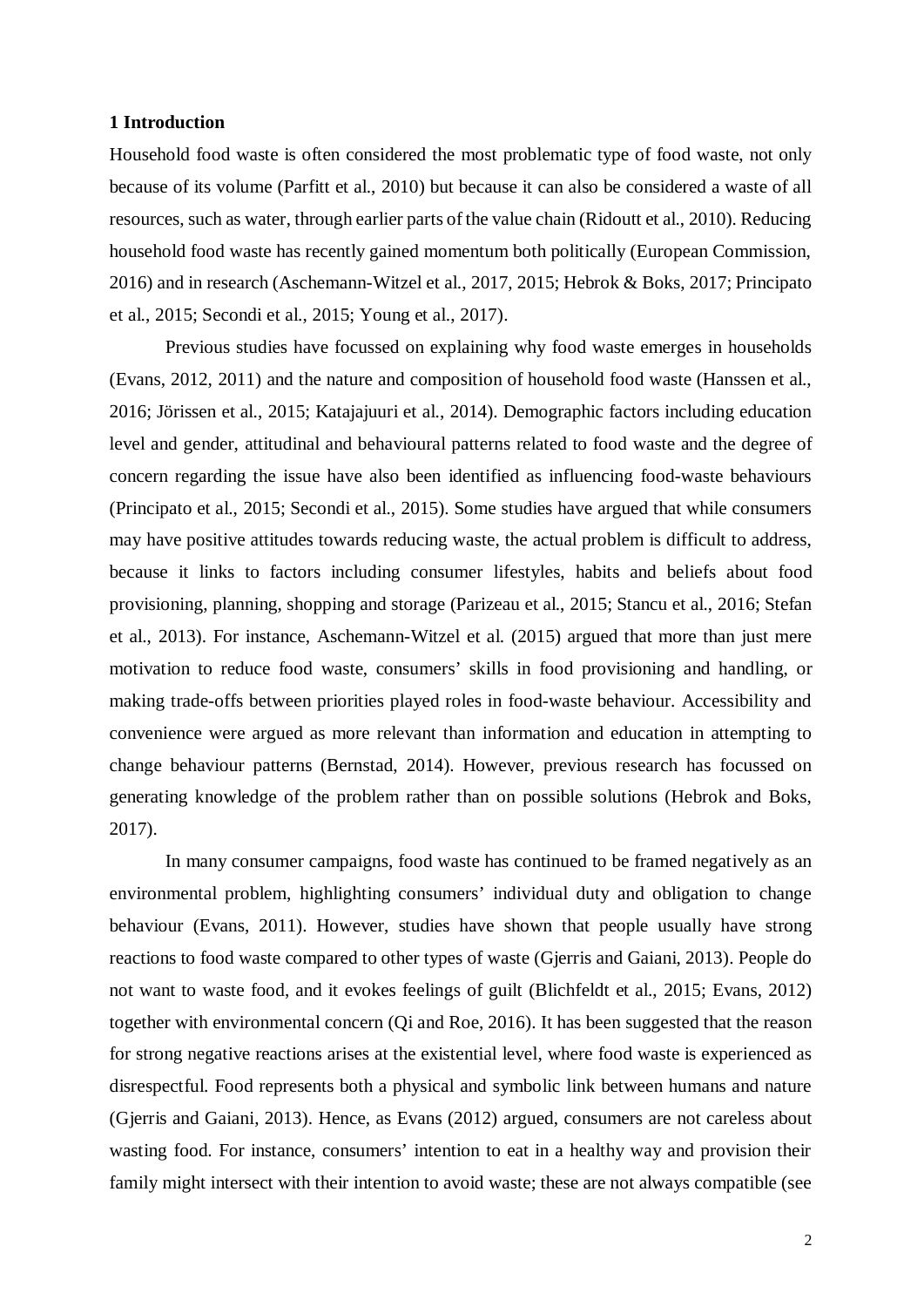e.g. Porpino et al., 2016, 2015).

According to one recent study, success factors of consumer-oriented campaigns directed at reducing household food waste included collaboration with other organisations, timing, involvement of people with the right competencies, managing attention and achieving large audiences (Aschemann-Witzel et al., 2017). One issue found important in these initiatives was a positive focus, which can be viewed as a facilitator of motivation. Although positive aspects were encouraged in previous research (Aschemann-Witzel et al., 2017; Gjerris and Gaiani, 2013), further research is needed into how these can be implemented. Researchers have also recommended focusing more on social and cultural contexts, norms and values as well as everyday conditions in which food is provisioned (Evans, 2011; Hebrok and Boks, 2017). This orientation suggests putting more emphasis on sociocultural aspects of consumption — how consumers actively construct and reconstruct as well as negotiate symbolic meanings related to food waste in everyday life (Moisander and Valtonen, 2006). From this perspective, consumers are not perceived merely as passive recipients of information but rather as active participants in meaning creation. The meanings created and recreated through language and other symbolic structures (e.g. images) play an important role in how people understand and interpret the world and themselves (Berger and Luckmann, 1984).

Social media is an increasingly important platform where consumers share information, interact and negotiate meaning. Research has also begun investigating the potential of using social media in sustainability campaigns (for a review, see Pearson et al., 2016). However, only a few studies so far have focussed on using social media in food waste reduction campaigns (Comber and Thieme 2013; Young et al., 2017). The purpose of this study is to investigate *how sociocultural meanings of household food waste reduction are negotiated in social media campaigns*. Food waste reduction provides an interesting context for studying sustainability campaigns in social media. Food has positive meanings for people, while waste is associated with something negative and unwanted. This paper aims to contribute to the literature stream related to using social media in sustainability campaigning as well as to research related to household food waste by focusing on the *content* of consumer-oriented food waste reduction campaigns rather than characteristics of the channels or objective success factors of different approaches.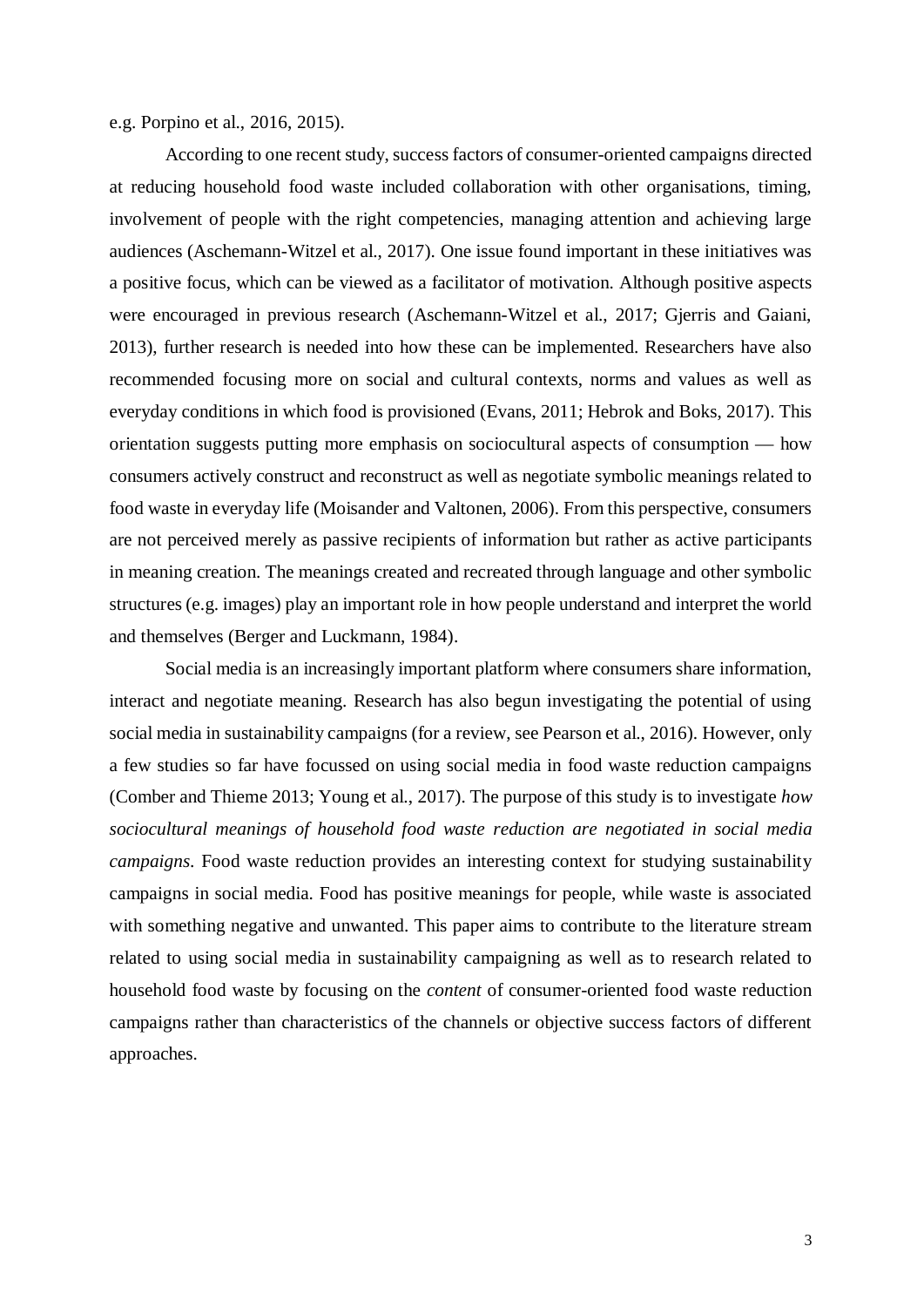#### **2 Theoretical framework**

#### *2.1 Addressing sustainability issues through social media*

It is impossible to disregard the current role and impact of social media. Social media refers to 'a group of Internet-based applications which build on the ideological and technological foundations of Web 2.0, and which allow the creation and exchange of User Generated Content' (Kaplan and Haenlein, 2010, p. 61). Statistically, one-third of the global population and 71% of Internet users use social media regularly (eMarketer, 2017). It offers valuable opportunities for engagement, interactivity and dialogue, suggesting that these opportunities provide potential for organisations' communication and shareholder management (Lovejoy and Saxton, 2012). Utilising social media is crucial for commercial companies (Kaplan and Haenlein, 2010); non-profit organisations and public actors have also started realising social media's potential when aiming at different kinds of social goals (see e.g. Lovejoy and Saxton, 2012). For instance, different health organisations have seen social media's potential for improving people's health (see e.g. Korda and Itani, 2013). When the world's most popular social media platform, Facebook, reached two billion monthly users in June 2017, company CEO Mark Zuckerberg highlighted the platform's responsibility over issues such as climate change (Chaykowski, 2017).

Social media contributes to sustainability in many ways, such as providing platforms for social activism and information sharing as well as supporting sustainable business practices and addressing sustainability issues in companies' business practices (Pearson et al., 2016). Burchell et al. (2013) stated that campaigns aiming at encouraging new types of social norms related to sustainable consumption increasingly rely on digital technologies and social media. Social media allows existing social norms to be made visible, creating potential to attract the wider public's interest in sustainability issues and consequently to drive pro-environmental change at individual and structural levels (Pearson et al., 2016).

For consumers, social media platforms offer arenas to publicly document, articulate and scrutinise everyday sustainable living, i.e. consumption choices and practices, often aiming to motivate and control themselves (Haider, 2016; Sörum & Fuentes, 2017). As Sörum and Fuentes (2017) pointed out, social media technologies can thus be considered Foucauldian 'technologies of the self,' helping consumers learn self-control and self-management. Short individual consumer narratives on sustainable consumption in social media create 'an online ecology of information' (Haider, 2016, p. 477) which shapes and is shaped by sustainable consumption-related collective norms and values. With neoliberalist thinking increasingly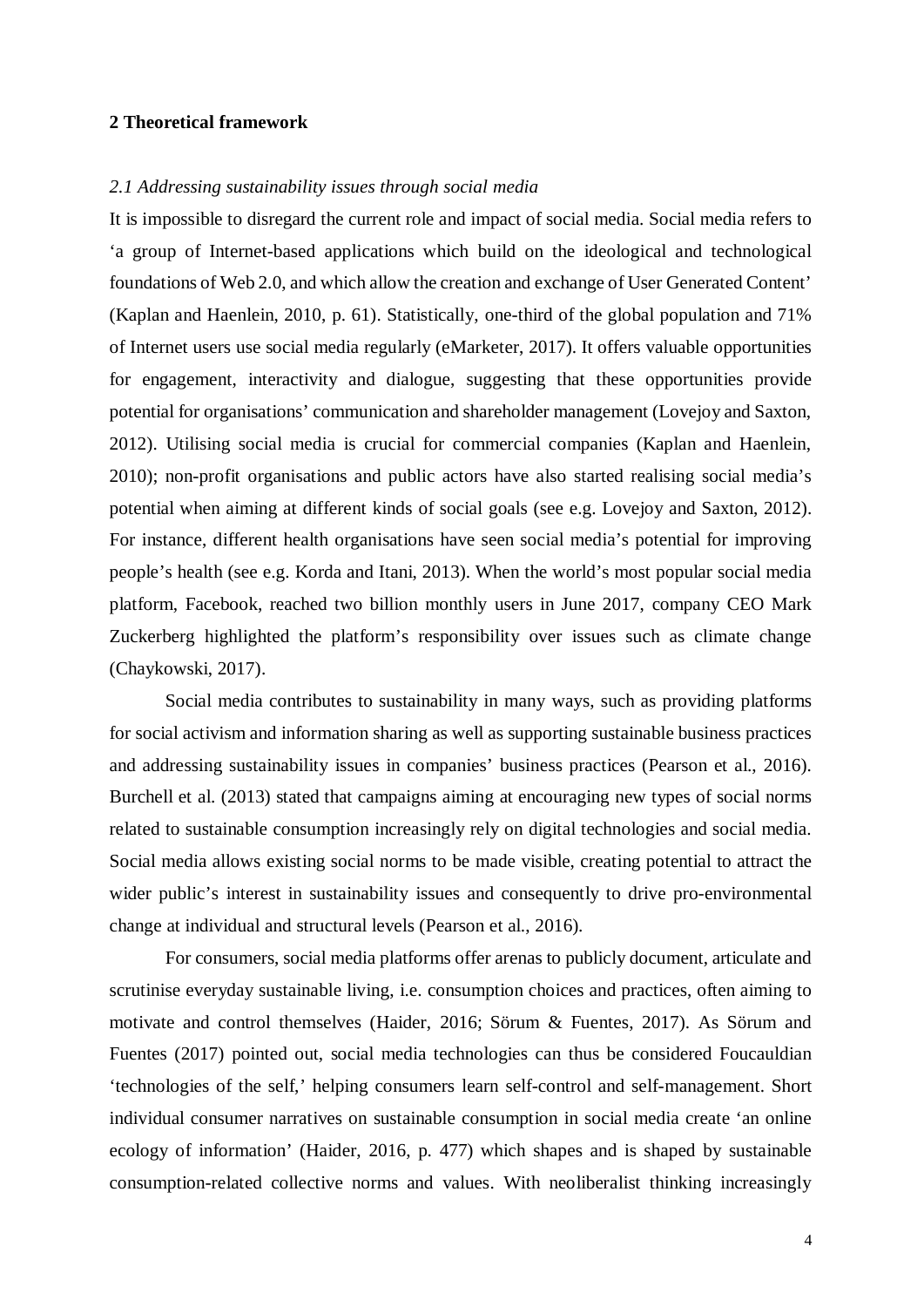assigning responsibility to consumers for solving sustainability issues, consumer activities in social media can also be considered new forms of political consumerism, where sharing individual and private consumer acts become not only public but also collective and political (see Haider, 2016; Stolle and Micheletti, 2013; Sörum and Fuentes, 2017).

Researchers hold different viewpoints on social media's ability to affect food waste levels. Young et al. (2017), together with a large British grocery retailer, studied what types of interventions had the strongest effect on consumers' food waste behaviour. They claimed that for greater effect, conventional media should be used in the interventions instead of social media. However, this study has raised some criticism, and further inquiry is still needed on the potential of social media in helping solve the food waste problem (Grainger and Steward, 2017). In terms of food waste reduction, different types of social media interventions have been studied. Comber and Thieme (2013) conducted a study evaluating the use of BinCam (camera placed in consumers' bin, where the view was posted on Facebook) and found that triggering a self-reflection process had particular impact on consumers' food waste behaviour. Despite these efforts, research on affecting food waste levels through social media remains scarce and narrow. Previous studies have focussed on objective effects of different initiatives and interventions, while less research has examined their message content. Earlier research on social media and food waste has also concentrated more on interventions initiated by policy-makers or researchers (see Pearson et al., 2016) instead of examining consumer-to-consumer discussion.

# *2.2 Reducing household food waste*

Previous research has produced contradictory results regarding the possibilities of affecting food waste levels. On one hand, some have suggested that campaigns aiming at reducing consumer food waste should concentrate on transforming consumers' everyday practices instead of trying to affect intentions or attitudes (Stefan et al., 2013). On the other hand, some have also argued that increasing consumers' perceived behavioural control over wasting food could have a positive effect (Koivupuro et al., 2012; Visschers et al., 2016). Mourad (2016) went further, calling for a focus on 'strong prevention', necessitating reassessment of the whole food system and power relationships connected to it.

Many initiatives have been established around the food waste issue (see Secondi et al., 2015). Aschemann-Witzel et al. (2017) studied the success elements of initiatives focussing on consumer-related food waste. They divided the initiatives into three types, according to the supply chain parts they interacted with: information and capacity-building initiatives, redistribution initiatives, and retail and supply chain-alteration initiatives. There has also been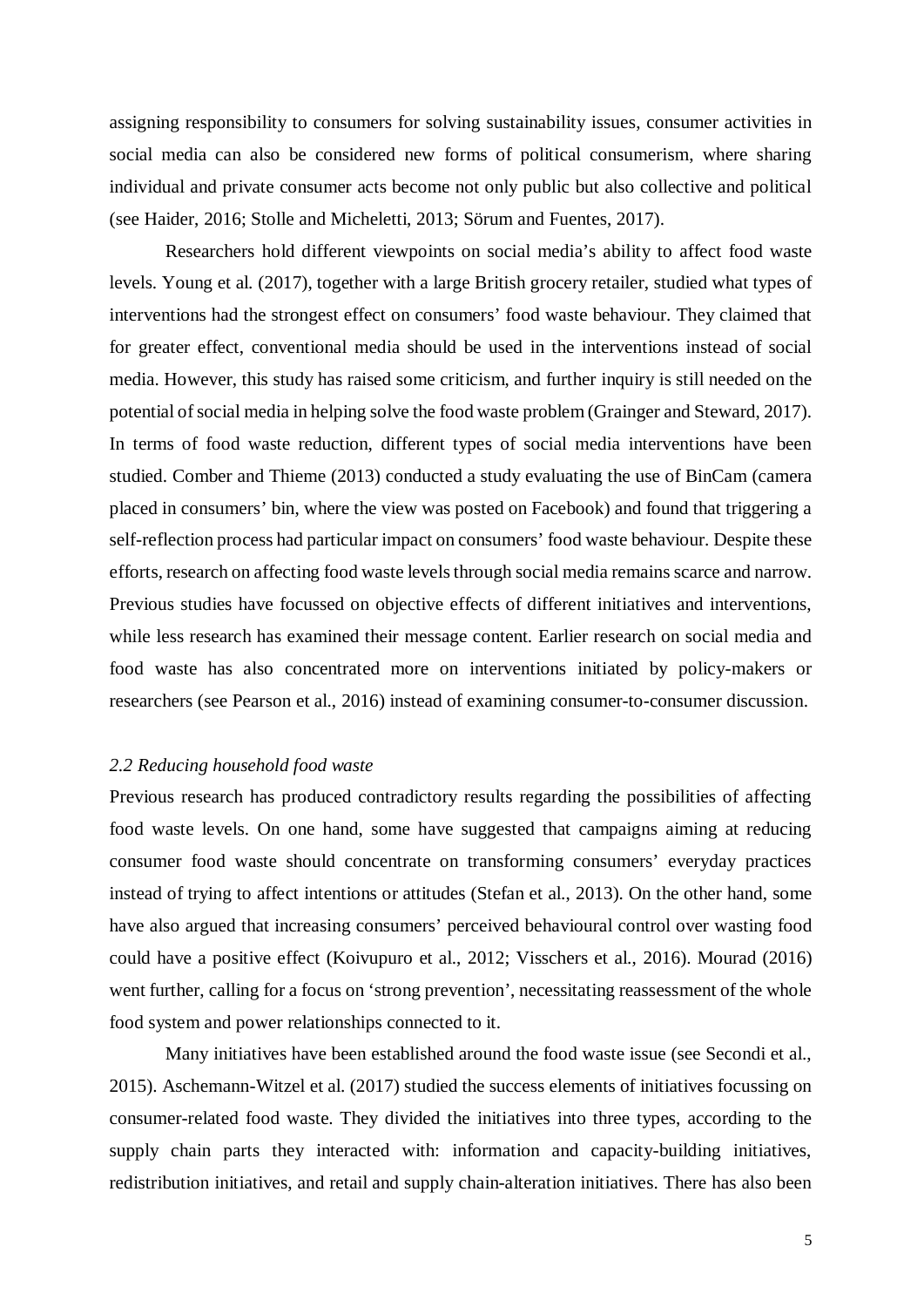research on design interventions, mostly focusing on packaging-, refrigerator-, and freezerrelated innovations (for a review, see Hebrok and Boks, 2017).

Gjerris and Gaiani (2013) suggested three strategies employed by initiatives aiming to reduce food waste: knowledge transfer, moralising and presenting new narratives of the good life. The first strategy has been common in food waste campaigns, especially governmental interventions (Hebrok and Boks, 2017). However, knowledge transfer does not always lead to actions (Gjerris and Gaiani, 2013). The second strategy views consumers as passive subjects who need to learn and adopt externally supplied normative standards to act more ethically or sustainably (Cherrier, 2005). According to Qi and Roe (2016), households express guilt related to food waste behaviour as well as concern over food safety and freshness related to consuming food past the expiry date. Also, the 'good provider identity' is one of the strongest barriers to reducing food waste; that is, consumers believe that in using leftovers, they could risk their family's well-being or health (Graham-Rowe et al., 2014). The third strategy calls for approaching food waste positively, including joy, appreciation and a relationship with nature (Gjerris and Gaiani, 2013). Aschemann-Witzel et al. (2017) also demonstrated the importance of humour and the appreciation of food in successful initiatives; focussing on positivity also meant not moralising consumers about negative effects of food waste.

## *2.3 Sociocultural meanings of food waste*

This study builds on the cultural perspective of consumption as a symbolic activity (Arnould and Thompson, 2005; Moisander and Valtonen, 2006). Culture is perceived to permeate all aspects of human life, helping people make sense of the world and themselves in it. Culture is constantly produced and reproduced, contested and negotiated in the everyday lives of its members (Hall, 1997). Consumption, on the other hand, is a thoroughly culturally constructed activity, both maintaining and recreating social and cultural meanings, values and everyday consumption practices (Moisander and Valtonen, 2006).

Prevailing sociocultural meanings guide and constrain the way people make sense of their everyday lives and how they engage in related consumption practices. Thus, these meanings make certain kinds of consumption patterns and interpretations more likely than others (Arnould and Thompson, 2005). However, consumers do not just passively reproduce cultural meanings but also actively transform and negotiate them in their daily lives. This meaning-production process also occurs in the market and by other actors, including companies and organisations (Moisander and Valtonen, 2006). These meanings are also shared and continuously negotiated in social media platforms (e.g. Rokka and Moisander, 2009). To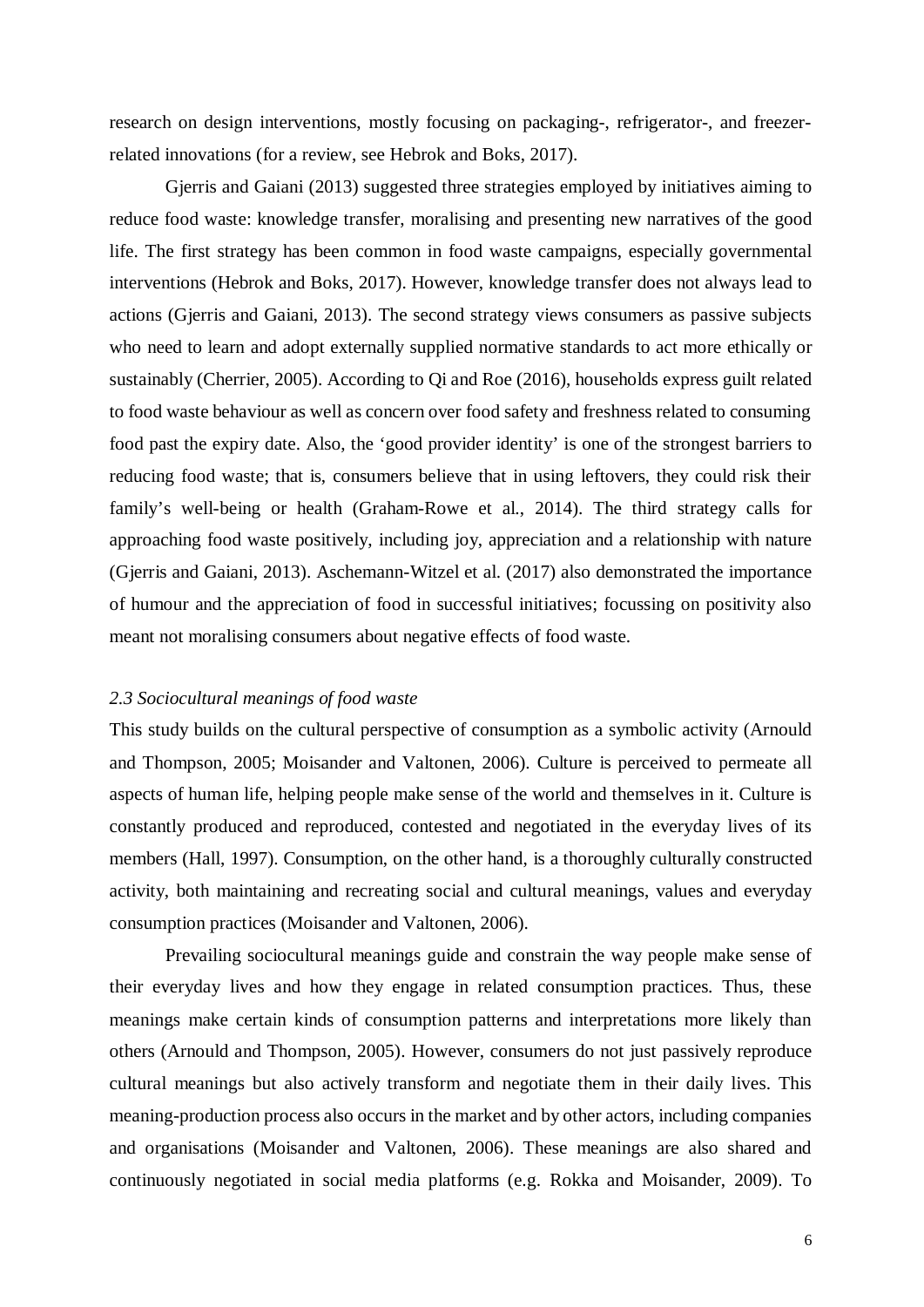change perceptions of food waste, actors must reinterpret and renegotiate the sociocultural meanings related to it. This was the process of interest for this particular study, focussing especially on three broader sociocultural meanings: creativity, aesthetics and ethics. These meanings were selected because they variously connect the topics of food and waste as well as social media. Figure 1 depicts how these meanings were interrelated in the framework of this study.



Figure 1. Framework depicting the interrelations of food, waste and social media

*Creativity* is generally defined as the production of novel, useful ideas or problem solutions (Amabile et al., 2005). Creativity is also part of cooking and food provisioning. For chefs in haute cuisine, creativity intertwines with embodied experience of exploration and exploitation and is often guided by the utilisation of 'free mind' (intuition); this creativity is 'judged' through social recognition by customers or restaurant guides, for instance (Stierand et al., 2014). For ordinary people, kitchen creativity and improvisation is shaped by individual agency and social structure, and through actively creating something new, home cooking in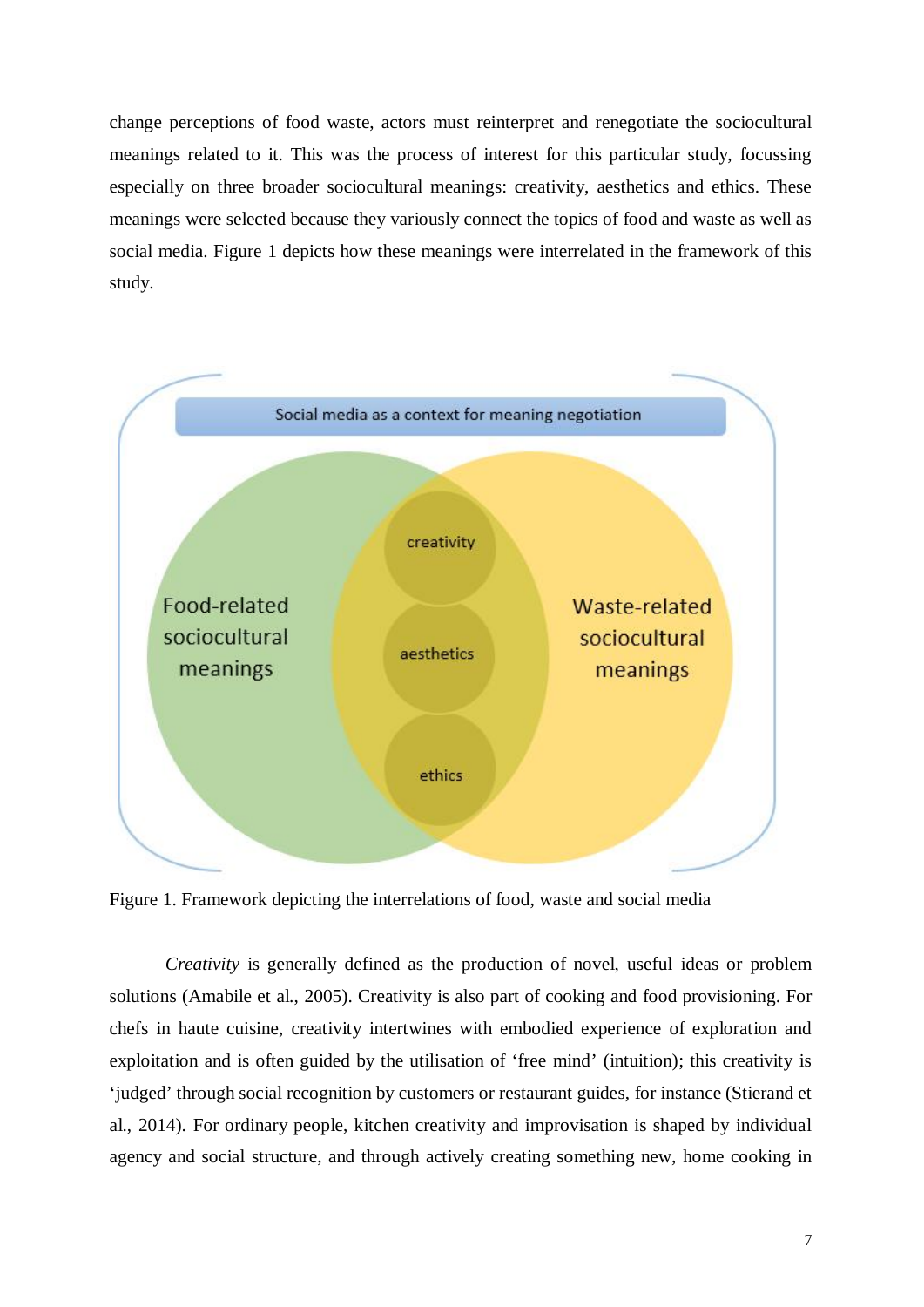everyday life can lead to social change (McCabe and de Waal Malefyt, 2013). Waste can also be a source for creativity, for example when dumpster divers create art by repairing and modifying discarded items (Fernandez et al., 2011). As consumers network through social media communities, individual creativity becomes complemented with various forms of online collective consumer creativity, enabling consumers to create new interpretations and innovations together which would not occur with individual creativity (Kozinets et al., 2008).

*Aesthetics* denote meanings related to multisensory knowledge and emotions as well as hedonism (Venkatesh and Meamber, 2008). Aesthetic meanings are readily available in the food context, because they entail embodied experiences gained through somatic sensations vision, sound, taste, smell and touch (Joy and Sherry, 2003). Food as potential waste is not as easily associated with positive aesthetic experiences. However, waste can also create positive aesthetic meanings; Hawkins (2001) gave examples of waste education campaigns where organic waste was portrayed as beautiful, 'as an aesthetic of abundance' which involved relation to waste based on enjoyment rather than moral duty (p. 18–19).

Aesthetics play an important role in social media platforms, especially those emphasising visual presentations, such as Instagram. Social media allows for a range of visual presentation opportunities which extend, intensify and alter many forms of visuality (Hand, 2017). Visual aesthetics have become an important aspect of food, especially due to presentations of food on social media platforms such as food blogs (Kozinets et al., 2017). McDonnell (2016) noted that this 'food porn' is 'situated within the twin forces of conspicuous consumption online and food as an art form in the age of digital reproduction' (p. 239). In their study of online food image sharing, Kozinets et al. (2017) emphasised how public (beyond one's own private network) or professional (e.g. food bloggers) sharing of food images on social media made food and eating public and collectively shared.

*Ethics* connote self-conscious emotions, which drive individuals either to follow or disregard their personal or social standards (Tracy and Robins, 2004). Emotions such as shame and guilt can be considered negative but may be transformed positively through emotions such as pride (ibid.). Issues of sustainable consumption, including practices related to waste, raise ethical concerns, such as feelings of guilt and moral duty, which help create the virtue of managing waste (Hawkins, 2001). Consumers have a collective sense of individual responsibility for sorting rubbish, based on a conscience and commitment to do something for the environment (ibid.).

Food waste conveys judgements about food as waste and waste as food as well as ecological concerns about future well-being. Watson and Meah (2012) found that consumer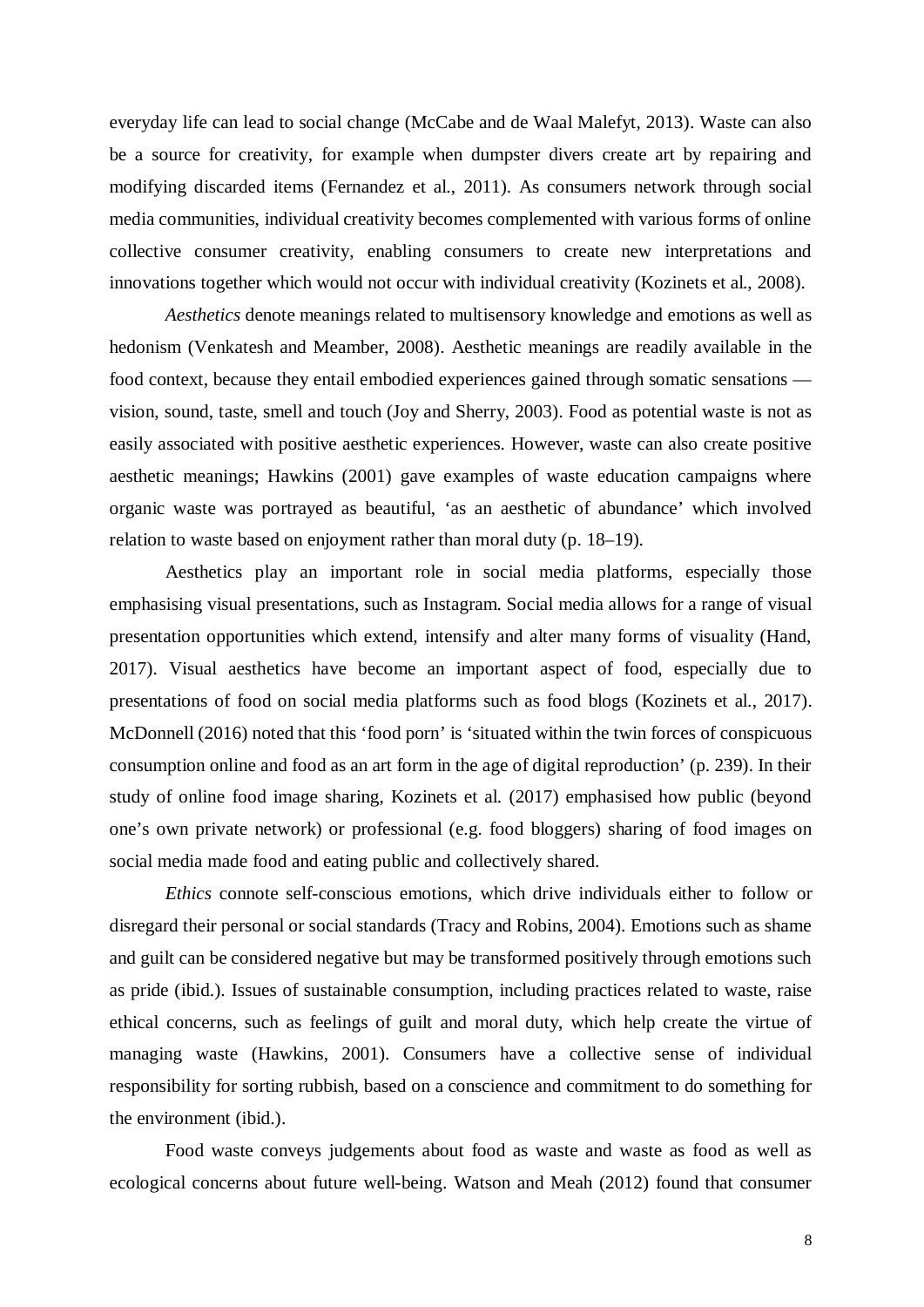reluctance to waste food was rarely related to global environmental concerns like greenhouse gas emissions. Instead, consumers had a sense of responsibility towards time and money spent on food but also felt responsibility towards food itself, thus having 'an innate resistance to wasting food as an expression of an ethic of thrift' (ibid., p. 117). Blichfeldt et al. (2015), on the other hand, noted that consumers with more altruistic ideologies related to food waste, i.e. ethical reasons and feelings of guilt, seemed to produce less food waste than consumers with more hedonistic ideologies, i.e. not wasting money. Thus, these ethical meanings of sustainable consumption also arise from the role of citizen-consumer, highlighting how consumers should take responsibility for change by making consumption decisions based on sustainability issues as opposed to individual, hedonistic interests (see e.g. Stolle and Micheletti, 2013). By actively trying to reduce food waste, consumers can fulfil their civic duties and thus reduce guilt (see Blichfeldt et al., 2015). However, environmental campaigns relying on moral obligation and duties create negative rather than positive meanings (Aschemann-Witzel et al., 2017; Gjerris and Gaiani, 2013; Hawkins, 2001).

Consumers also negotiate and debate the moral aspects of ethical consumption on social media platforms, shown by previous research, for example, on ethical food consumption (Pecoraro and Uusitalo, 2014) and global travelling (Rokka and Moisander, 2009). The empirical analysis of this paper examines how meanings of food waste reduction related to creativity, aesthetics and ethics were negotiated in social media campaigns.

#### **3 Methods**

The primary aim of this study was exploratory — to build understanding of an emerging phenomenon of food waste campaigning in social media. Therefore, the research problem was approached with interpretative, qualitative methods. The core focus lies on the *content* of the social media campaigns and not their ultimate effectiveness, which is a topic for further research. The main strength of qualitative research is to offer rich holistic knowledge of a phenomenon (Silverman, 2006). In line with the interpretive paradigm, this study seeks to understand rather than explain phenomena (Hudson and Ozanne, 1988). In this paradigm, reality is seen as socially constructed and containing multiple viewpoints (Berger and Luckmann, 1984) and social beings as voluntaristic and proactive (Hudson and Ozanne, 1988).

The study utilised qualitative case study methodology (Eisenhardt and Graebner, 2007; Stake, 2005), referring to a research strategy that aims to develop theory though one or multiple case examples. It enabled studying a complex research problem, generating rich research data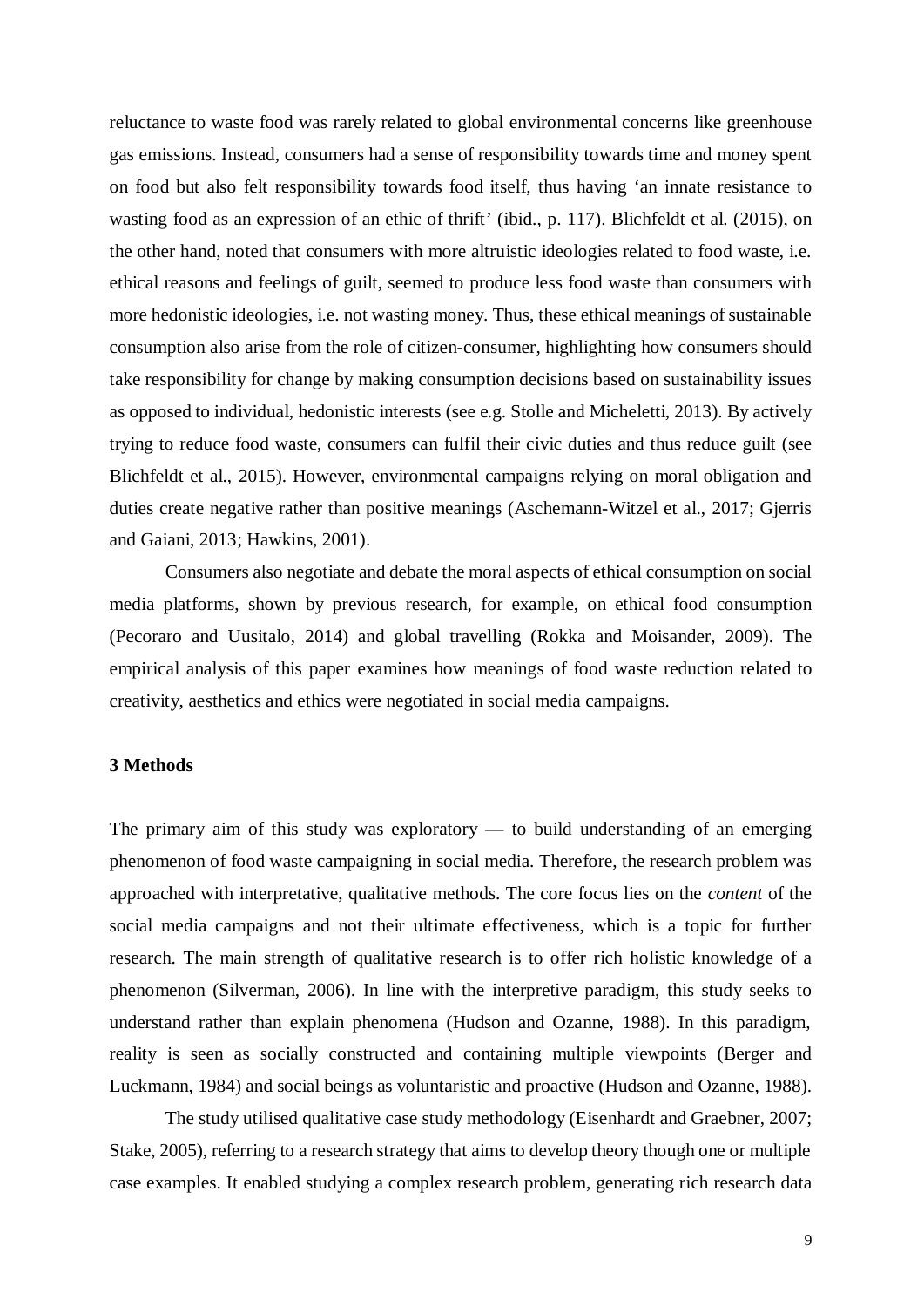'in situ' and among different 'bounded systems' (campaigns). The case study methodology also enabled the use of different types of data sources (Eisenhardt and Graebner, 2007). However, the qualitative case study method has limitations regarding the findings' generalisability. While it can provide in-depth insights, the findings need further investigation with other methods and a larger sample.

Internet and social media offer a constantly growing source of rich data for researchers, with materials such as blog texts (Haider, 2016; McQuarrie et al., 2013; Schau and Gilly, 2003), online discussion forums (Pecoraro and Uusitalo, 2014) and materials on Facebook groups (Sörum and Fuentes, 2017) as data sources. With the growing awareness of sustainability concerns, an increasing number of campaigns and initiatives around food waste have recently been established (see e.g. Aschemann-Witzel et al., 2017; Secondi et al. 2015). This study utilised three different food waste campaigns as cases of the study, with data collected from different social media platforms.

To select the cases, a theoretical sampling method was used; in other words, cases were chosen on a basis of the opportunity to learn the most (Stake, 2005, 451) and suitability to illustrate the researched phenomenon (Eisenhardt and Graebner, 2007). The cases represented recent Finnish food waste campaigns; Table 1 summarises these cases. All chosen campaigns had certain aspects in common: they targeted consumers directly with the same driving aim to broaden knowledge about food waste and encourage consumers to prevent and reduce it. These campaigns fall into Aschemann-Witzel et al.'s (2017) 'information and capacity building' initiative category. All three campaigns utilised more than one social media platform and originated in Finland (thus representing sociocultural meanings in the same cultural context).

Despite several common characteristics, the three campaigns were also heterogeneous in terms of social media platforms used and their campaign content. Different social media platforms afford different types of activities and content (see also Sörum and Fuentes, 2017). For instance, blogs are personal, diary-like platforms of mostly textual content (Schau and Gilly, 2003), Facebook is more about sharing as well as creating communities of interests and different kinds of projects (Sörum and Fuentes, 2017) and Instagram focuses on visual representations, offering a platform mainly for picture sharing. The bases of the campaigns also varied. In 'From Waste to Delicacy', the initiators were food bloggers (consumers), in 'Waste Week', the initiator was a Finnish non-governmental organisation and in 'Waste Challenge', the initiator was a company.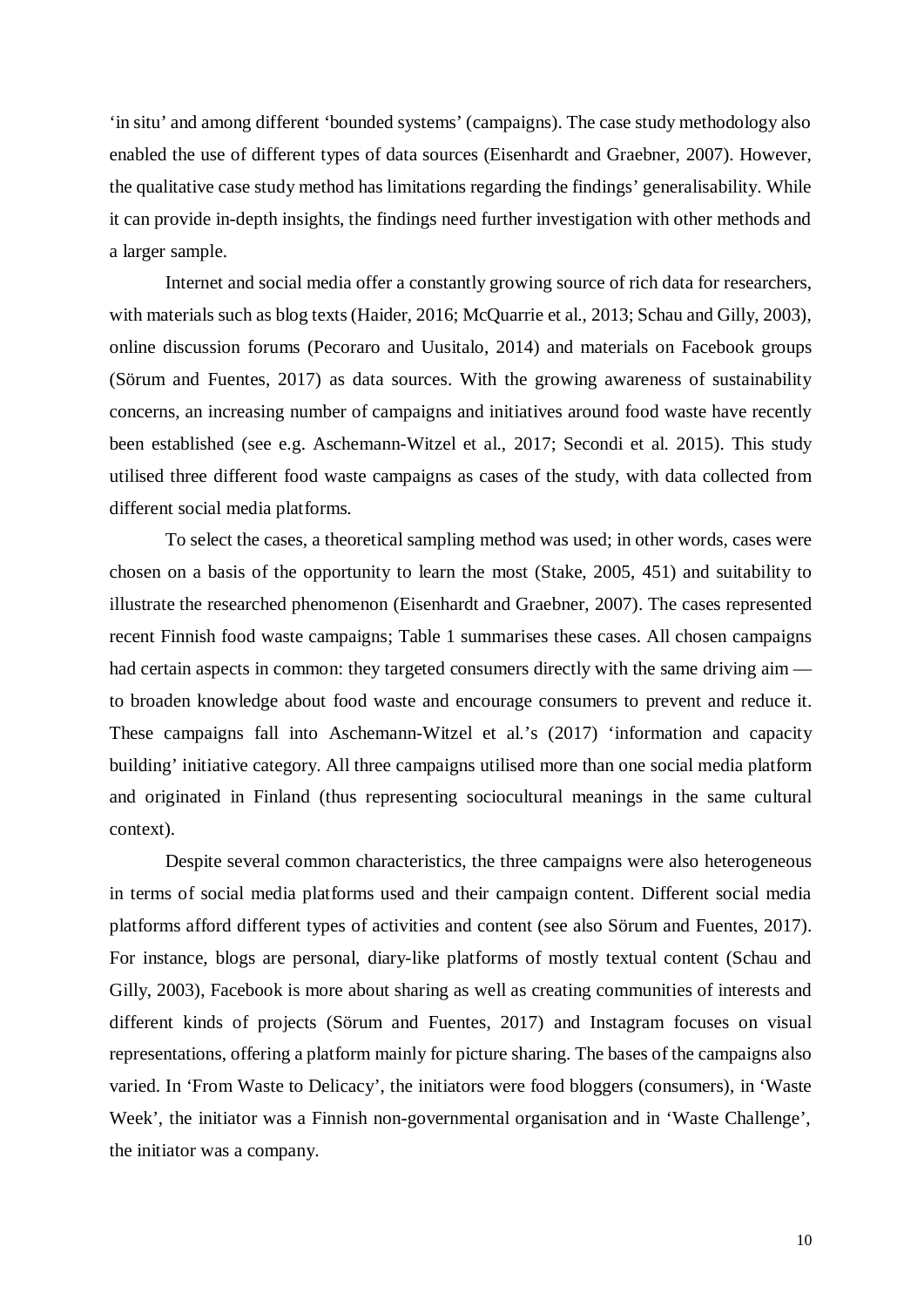| <b>CASE</b><br><b>CAMPAIGN</b>          | <b>SHORT DESCRIPTION OF</b><br><b>THE CAMPAIGNS</b>                                                                                                                                                                                              | <b>DATA</b>                                                                                                                                                         |
|-----------------------------------------|--------------------------------------------------------------------------------------------------------------------------------------------------------------------------------------------------------------------------------------------------|---------------------------------------------------------------------------------------------------------------------------------------------------------------------|
| <b>From Waste to</b><br><b>Delicacy</b> | Food bloggers (about 30)<br>initiated the campaign in their<br>blogs in 2012 as a short-term<br>campaign to raise awareness of<br>food waste. The campaign tag<br>has continued to be used in the<br>participating blogs.                        | May 2012 – October 2016<br>597 blog postings (May $2012 -$ August 2016)<br>7 blogger interviews (October 2016)                                                      |
| <b>Waste Week</b>                       | An annual awareness-raising<br>campaign organised by a non-<br>governmental organisation<br>since 2013 in Finland. Includes<br>events, information sharing and<br>cooperation with participating<br>actors (companies, associations<br>$etc.$ ). | January 2016 – September 2016<br>331 Instagram pictures<br>$\bullet$<br>94 Facebook postings<br>Food Waste festival (observation September 3,<br>$\bullet$<br>2016) |
| Waste<br><b>Challenge</b>               | A public relations campaign<br>organised by the largest coffee<br>house company in Finland to<br>reduce retailer and household<br>food waste.                                                                                                    | January 2016 - April 2017<br>59 Instagram pictures<br>10 Facebook postings<br>16 blog postings<br>Campaign's website                                                |

Table 1. Case campaigns and the data generated about them.

The data was approached as cultural talk (Moisander and Valtonen, 2006), meaning that the authors looked for sociocultural meanings employed in the campaigns to discuss food waste and related practices. According to the study's philosophical positioning, without social interaction, there would not be (any) social reality. Cultural talk, like cultural texts, are social constructions, produced, shared and used in culturally specific, socially organised ways (ibid.). The generated interview data were analysed using the qualitative content analysis method focussing on intensive interpretation (Eriksson and Kovalainen, 2016). Visual data were first collected and then viewed carefully. Then common, repetitive themes were grouped together. Some emerging themes were the same as in the interviews and blog postings, but particularly when analysing sociocultural meanings related to aesthetics, the pictures played an important role. To ensure that the study met general quality criteria for qualitative research, the reliability and consistency of the analysis and interpretation was enhanced by all authors first analysing and interpreting the data separately and then through comparing and combining their perspectives (Silverman, 2006). To clarify the chain of analysis and interpretation for the reader, the paper's results section is supported by verbatim quotations from the data.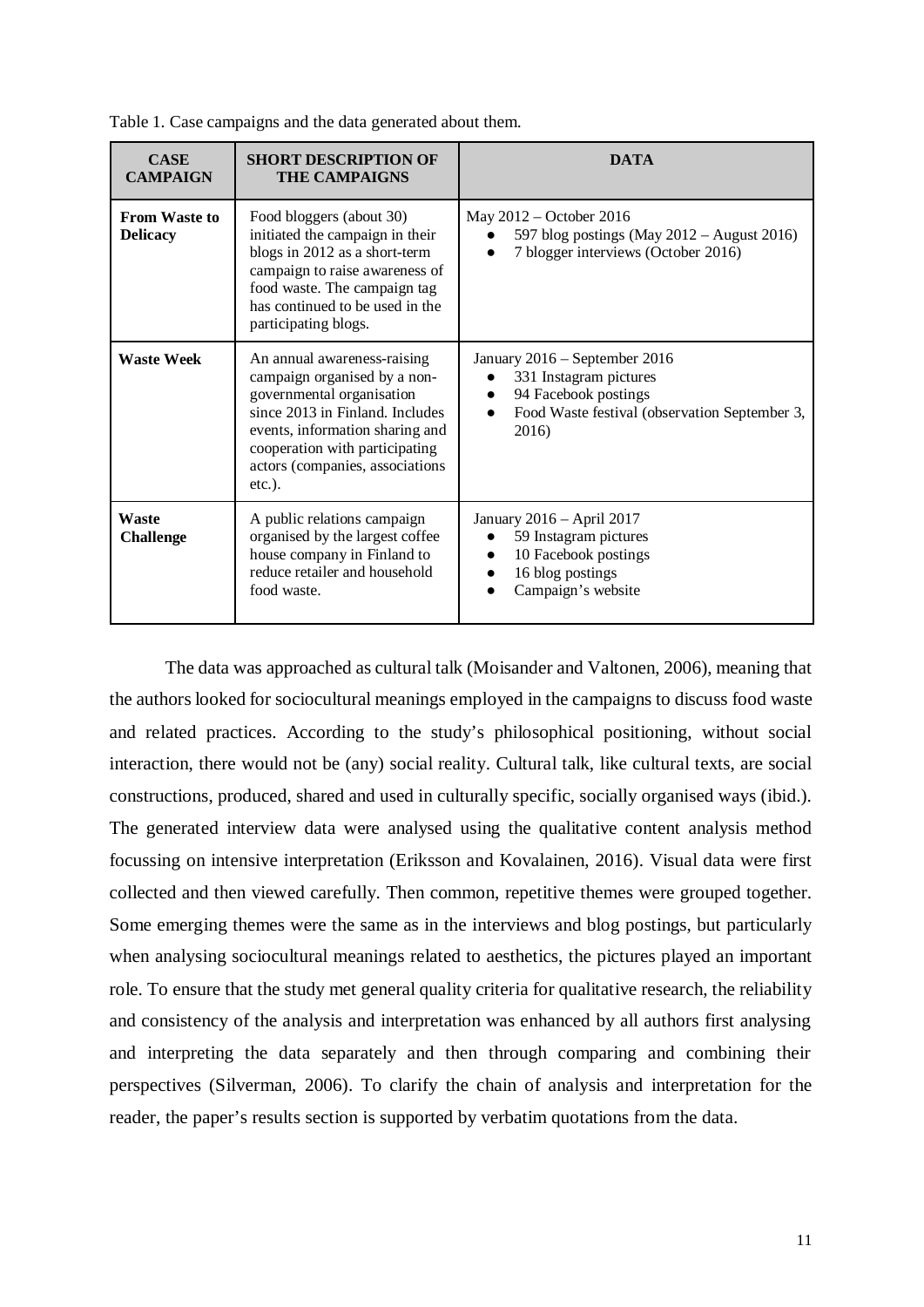#### **4 Results and discussion**

Within the themes of creativity, aesthetics and ethics, several sociocultural meanings related to household food waste reduction were identified.

#### *4.1 Creativity in reducing food waste*

The first meanings identified related to creativity in reducing food waste. Creativity in the campaign data included innovating new recipes based on ingredients, adapting recipes, and creatively using ingredients as well as creatively handling and storing food. The recipe is the foundation in modern cooking, but from the food waste viewpoint, following a recipe to the letter can be problematic, as consumers must have all listed ingredients available. If plans change or the packaging is too large for the recipe, the ingredients can easily become waste. Therefore, to minimise food waste, consumers should be more creative in cooking abandoning an exact plan is desirable.

For example, food bloggers, who can be considered forerunners in creating recipes and tasty food, presented food waste as valuable ingredients. In the blog campaign From Waste to Delicacy, the bloggers discussed the way their skills allowed them to care less about the recipe:

I argue that the biggest reason for food waste is the lack of skills [...] It's a big advantage in reducing food waste, not being dependent on recipes, but being able to adapt. ('From Waste to Delicacy' blogger A, interview)

Hence, the capability to utilise food waste was presented as a specific talent. Creativity was connected to the consumer's experience accumulated through experiment and kitchen improvisation (McCabe and de Waal Malefyt, 2013). This was something food bloggers were more likely to have, because of their general interest in food and cooking. A consumer could act as an artist while creating something beautiful, tasty and useful out of waste that was not conventionally seen as such (Fernandez et al., 2011). Besides acting as artists themselves, the bloggers encouraged readers to create something new out of food waste, to be creative and to adapt recipes. *How* a recipe was written in the blog was a way to communicate with their audience that food waste was best avoided if recipes were only used as guidance. Some bloggers listed alternative ingredients in their recipes to encourage readers to use what they had instead of buying more: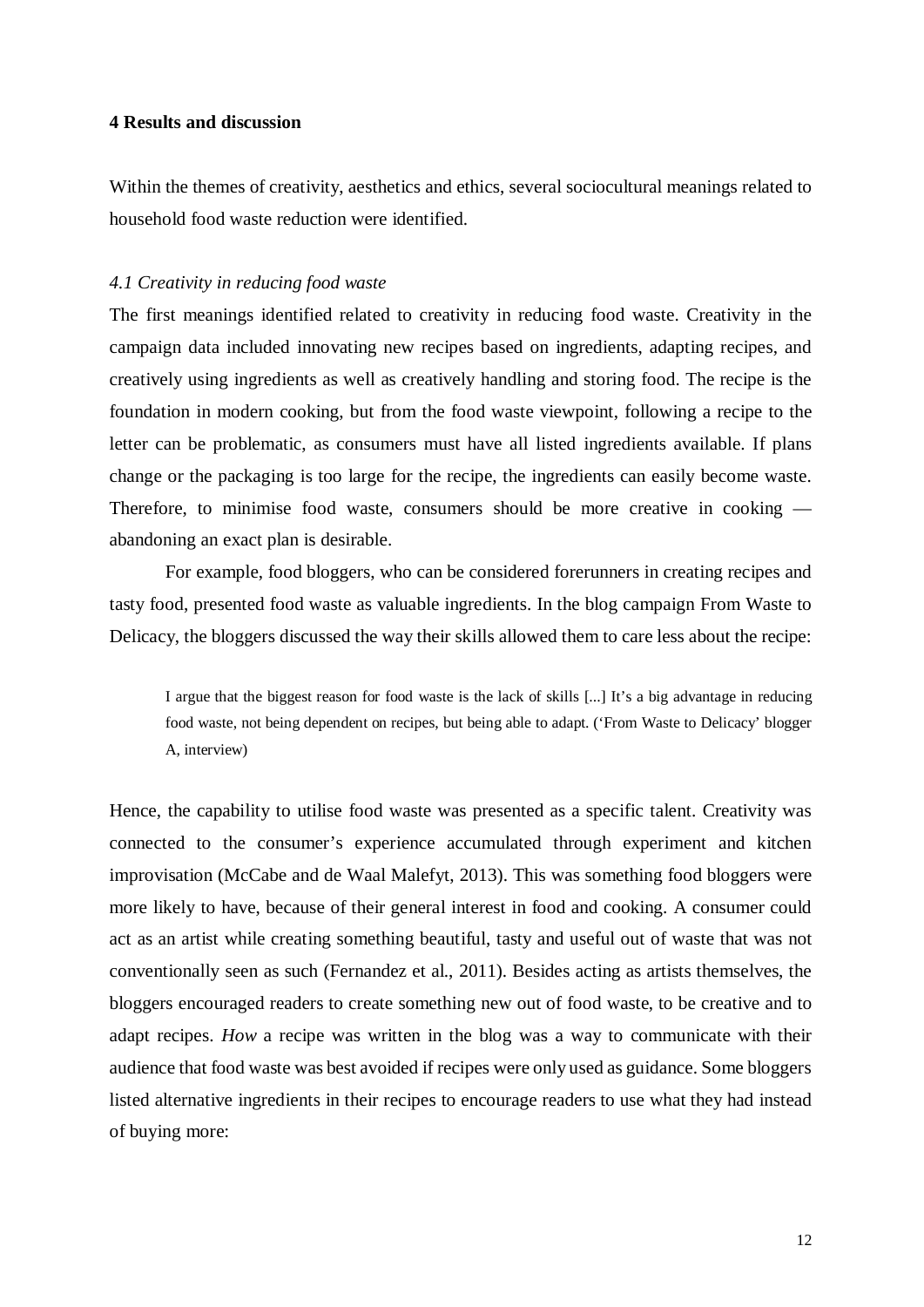Title: 'Don't care about the recipe' You don't (always) need to measure, weigh or count. As long as it's close enough. You taste it. You go with the flow. You create something out of what you have in the food pantry. Whatever you feel like. It's delicious! ('From Waste to Delicacy' blogger B, blog post)

In the Waste Week campaign, meanings of creativity were also prominent. For instance, as part of the campaign, consumers were encouraged to invent and make their own waste-reduction pledge and post it on social media. Consumers promised to stop obeying expiry dates blindly, make new dishes from leftovers and use up all ingredients they bought. These pledges were made by ordinary consumers but also by celebrities and politicians. While the pledges were personal, the pledge content (what was promised) was inspired by information given by the Waste Week campaign related to the main causes of household food waste. Thus, the content created in the campaign was in line with the causes of food waste identified in research (see Hebrok and Boks, 2017). In addition to pictures of food, people posted images containing hints for reducing food waste through innovative and creative storage solutions. In one image, for instance, a consumer bought transparent food containers, explaining that they were new 'weapons' in the war against food waste.

The Waste Challenge campaign was almost entirely based on creative meanings. The campaign, organised by a coffee house, wanted to challenge food bloggers to innovate uses for coffee grounds, among other food waste. The bloggers presented ideas of how they could use coffee grounds as material for homemade cosmetic products such as exfoliator, body scrub, or a cover of grey hair. This campaign also asked consumers to send the best tips and hints for reducing food waste, similar to the Waste Week campaign.

#### *4.2 Aesthetics of food waste*

Social media with its various applications and sites allows for a range of visual presentation opportunities, enabling the aestheticisation of food waste. In the studied campaigns, this aestheticisation was somewhat similar to 'food porn' (Kozinets et al., 2017; McDonnell, 2016), but in this context, it helped move from negative meanings of food waste as something that looks and tastes bad towards more positive associations. Kozinets et al. (2017) argued that 'food porn' online made 'surrendering to gluttony something to collectively celebrate' (p. 672), increasing consumers' desire to eat. However, in the food waste reduction context, it may be used, for instance, to increase consumers' desire to use leftovers.

In all the campaigns, dishes made of leftovers or ingredients which would otherwise have become waste were portrayed in an aesthetically pleasing way. The photos were colourful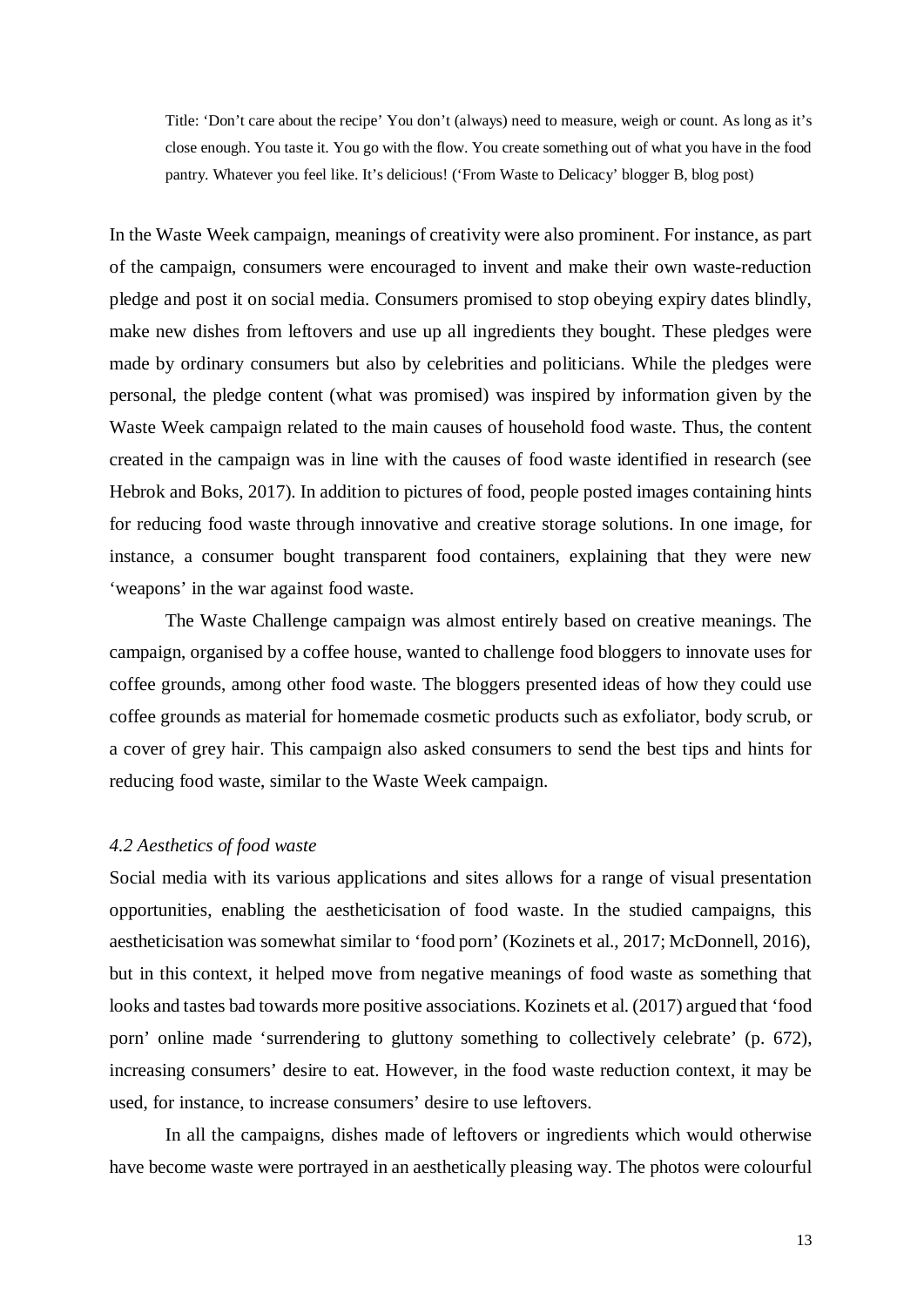and styled, the food portrayed in a very well-thought-out manner. Figure 2 represents a collage of example pictures shared on social media by consumers in the campaigns.



Figure 2. Collage of example pictures related to food waste, shared on social media.

The From Waste to Delicacy blog campaign could be compared to the other posts in food blogs which were not related to the campaign; in many cases, the only thing differentiating campaign posts from regular posts was the 'From Waste to Delicacy' tag. Otherwise, the foods were portrayed in the same way as other recipes on the blog. The bloggers also reported that while they might be amateur chefs, their skills in photography were good, or at least they were interested in constantly developing them.

Another aesthetic theme found in the campaigns was to deliberately present and depict 'ugly things', or things considered waste. These could be purposefully aestheticised and made more beautiful, but the mere presentation of 'waste' in blogs or social media posts could also be considered exceptional. This was because consumers were used to self-expression and identity creation through consumption and material goods. Hence, one could say consumers generally use social media to publicly present their best or desired selves, representing their identity (Schau and Gilly, 2003) and taste (McQuarrie et al., 2013). From this perspective, association with waste by posting a picture of one's bio-waste container, for instance, could be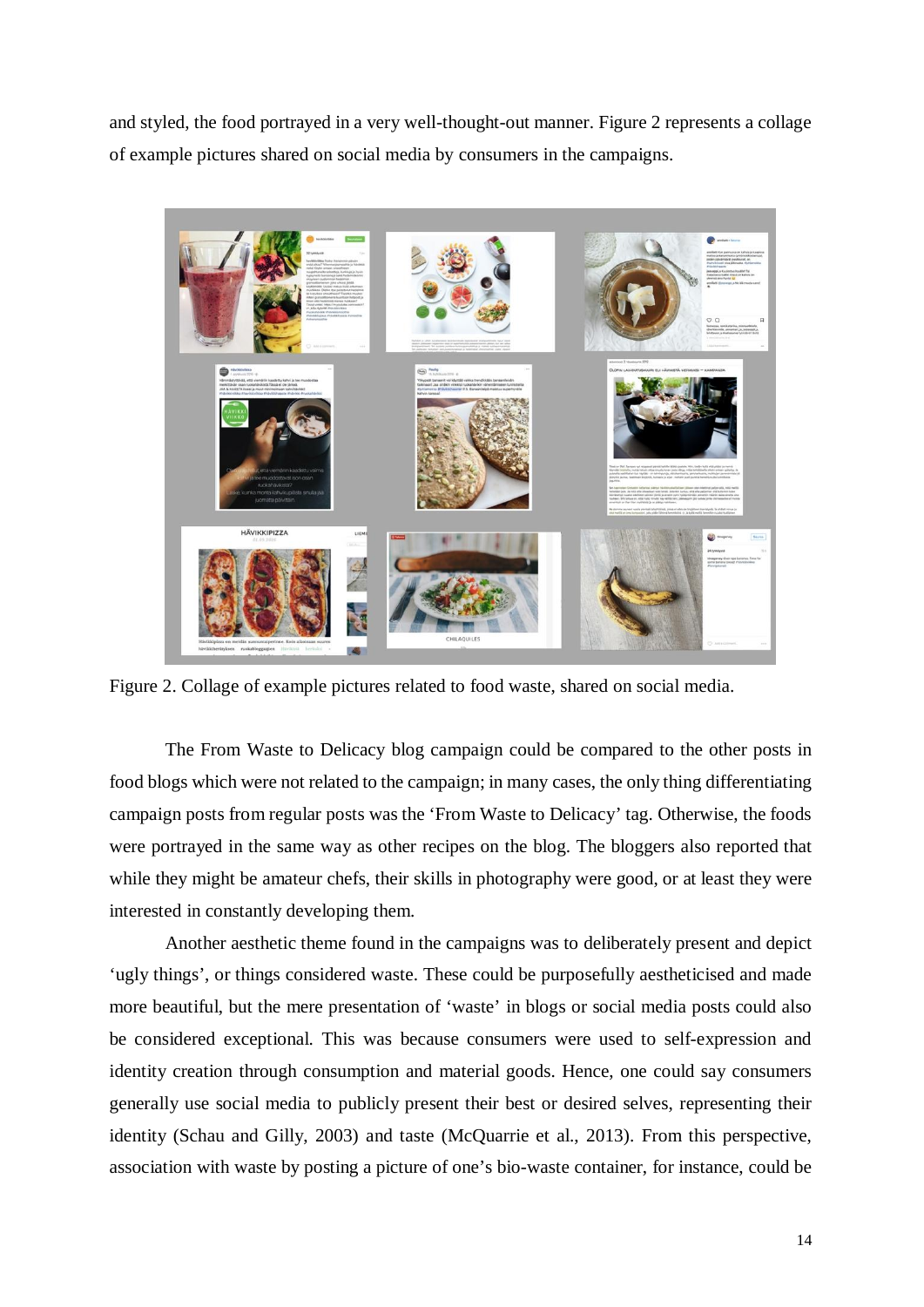considered a radical move. Besides posting beautiful pictures of finished dishes, some consumers both in the From Waste to Delicacy campaign and Waste Week also posted photos of ingredients which were wilted or somewhat spoiled. These were often posted as 'before' and 'after' posts, concretely showing the transformation of the food from 'waste' to 'delicacy'.

Especially in the visual data, such as Instagram postings, food waste was often presented in bright colours. While food waste is often seen as ugly and colourless, like the contents of biodegradable waste containers, in these pictures, the foods, such as smoothies and vegetable soups, had bright colours. One picture posted by the Waste Week portrayed damaged fruits with brown spots, but the outcome had a bright pink colour. Presenting the transformation from repulsive-coloured waste into tasty-looking food challenged this general way of thinking. It visualised the invisible boundary between 'food' and 'waste' that has been found to be decisive in influencing decisions of wasting or not wasting food (Evans, 2012; Watson and Meah, 2012).

Aesthetics involves a multisensory experience, and hence, other elements than the visual dimension are important when constructing aesthetic meanings for food waste (Joy and Sherry, 2003). The senses of taste and smell were also depicted in these campaigns. From Waste to Delicacy blogger described the wonderful taste of food cooked from fish that has been forgotten in the fridge:

I cooked the recipe using the leftover herrings that I bought from Herring Market event, but I presume that similar leftover fish can be found forgotten in many a fridge after Christmas [...] I was totally amazed at how insanely delicious this beetroot-herring casserole finally turned out to be! ('From Waste to Delicacy' blogger F, interview)

However, the technological platform restricted the creation of sensory experiences and meanings, because it is currently not possible to convey tastes and smells of food directly in social media. In some posts, consumers who prepared food from leftovers emphasised the good scents and tastes, because the photograph could not convey the full aesthetic experience. In the Waste Week campaign, associations with aesthetic experience were also promoted by inviting an artist who had made art pieces about food waste to the final event organised by the campaign. The Waste Week campaign also had a range of posters designed by marketing communications professionals, containing tips and information regarding the food waste reduction issue.

The Waste Challenge campaign's initiator company also invited several popular bloggers to participate. They posted visually rich pictures about ways of reducing food waste, similar to bloggers in the From Waste to Delicacy campaign. Many bloggers also shared their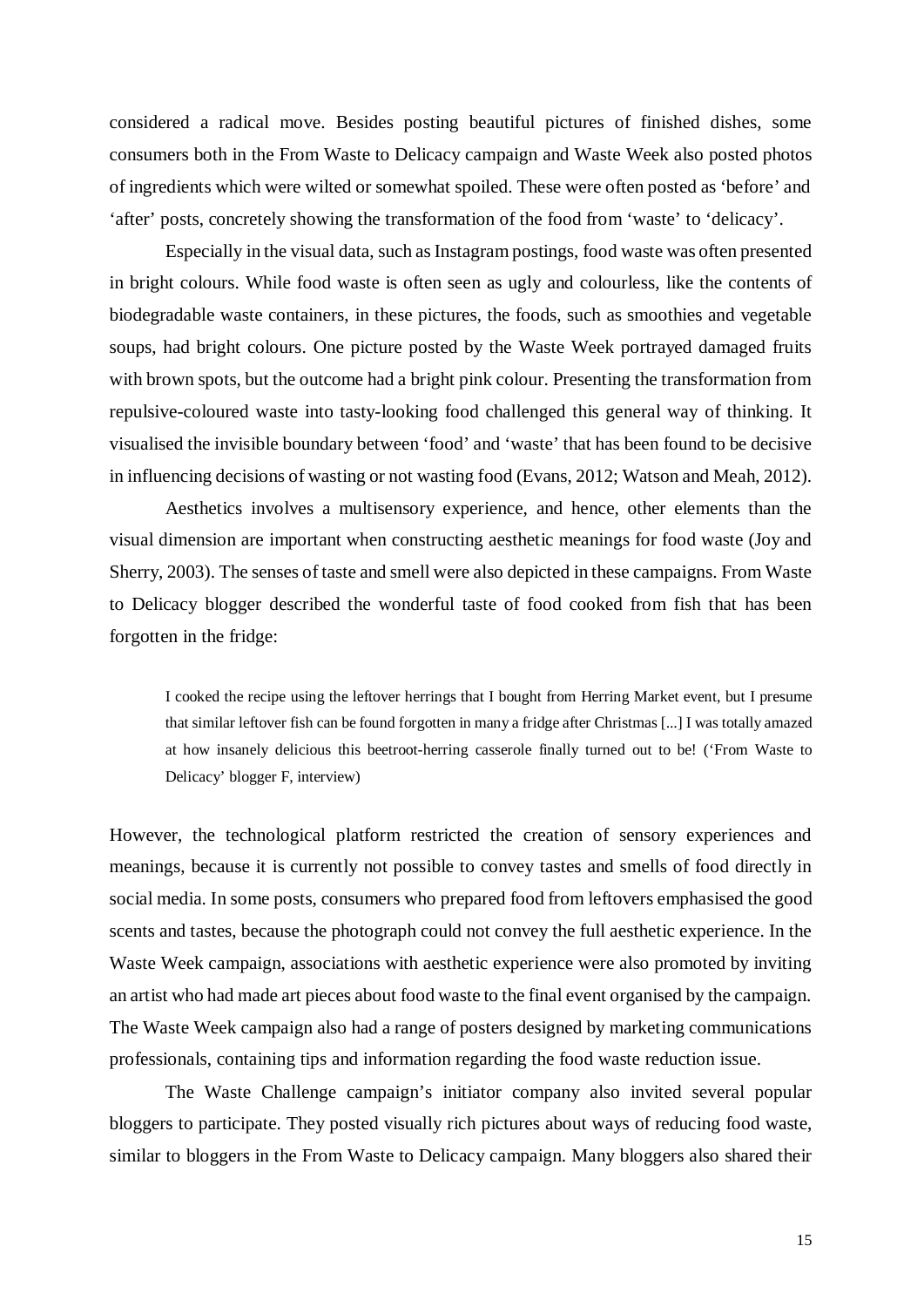postings in their own social media accounts, and their readers took part in the campaign by sharing their own pictures, aimed at obtaining a prize offered by the blogger and the company. The Waste Challenge campaign also had a well-developed professional web page which brought this social and environmental food waste campaign to the same visual level as any other marketing material or other campaign pages of the company.

#### *4.3 Ethics of food waste*

The third meaning identified in the data related to the ethics of food waste. Many bloggers in the From Waste to Delicacy campaign and in interviews explained that the greatest motivation for participation was the moral and ethical perspective related to sustainability problems caused by food waste:

Interviewer: What made you participate in this campaign that focuses on food waste?

Interviewee: I think it is an issue that must be fixed, whether it is household food waste or restaurants and stores, we cannot afford globally to waste as much money to producing food nobody then eats. It is being produced, energy is being used and water is being used and raw ingredients and then it ends up as nothing. I think it is an issue that needs to be revealed and brought forward more. ('From Waste to Delicacy' blogger G, interview)

In the Waste Challenge campaign, the initial plea directed at consumers also referred to their morals, especially denoting traditions of not wasting food which were learnt in childhood:

I was taught already at home that throwing food away is not okay. What you took on your plate, you had to also eat. Did you know that we Finnish people throw away about 400 million kilos of perfectly edible food every year? It means that about 15% of all food produced goes to the garbage bin. ('Waste Challenge' website, a company representative's tips for reducing food waste)

However, as several researchers suggested, instead of moralising consumer behaviour and appealing to guilt, campaigns should be directed towards more positive ethical meanings (Aschemann-Witzel et al., 2017; Gjerris and Gaiani, 2013; Hawkins, 2001). Consequently, meanings related to ethics in the campaigns also related to the appreciation of food. Bloggers in the From Waste to Delicacy campaign discussed how growing things by themselves as well as cooking the food increased the appreciation of food: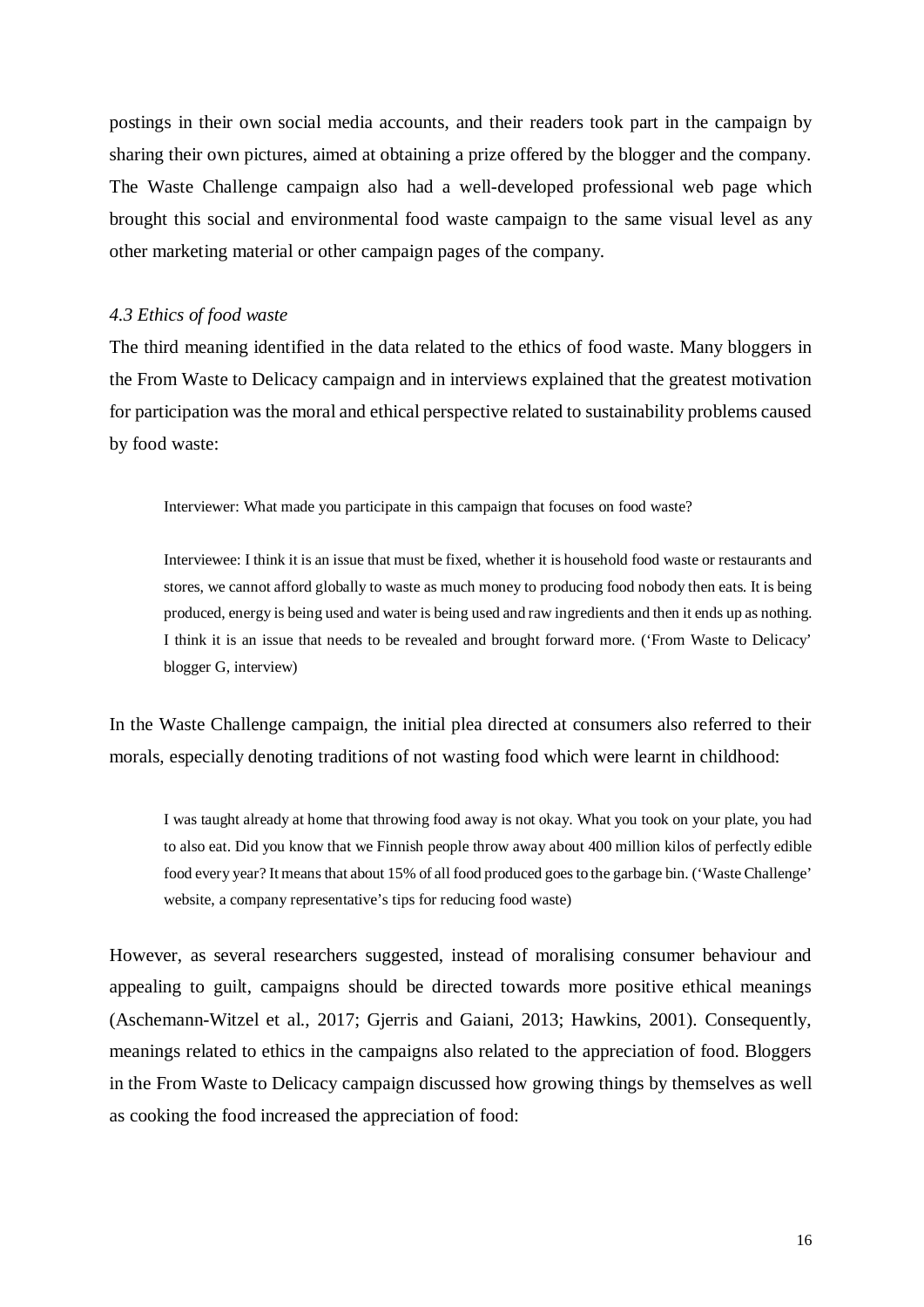It [homegrown kale] is more precious than gold to me and it also says something about appreciating food. In part, I think that one way of reducing food waste is to cook the food by yourself. And I mean that the value of food increases when you make an effort, or if the food itself is valuable. ('From Waste to Delicacy' blogger G, interview)

Hence, homegrown food was seen as more inherently valuable than something store-bought. Some pictures with the #wasteweek hashtag also represented the appreciation of homegrown food products. In these postings, home growing was mentioned in the caption. One photo had a pile of apples on a lawn, the caption indicating that these apples were now being used in different ways in the home kitchen. In another posting, a person also showed an innovative way of turning dry bread into bruschetta, using basil grown on the balcony.

A blogger in the From Waste to Delicacy campaign described how the fact that you could meet and know the people producing the food and could purchase it from them made the food feel more valuable than 'orange protein-filled food packaged in protective gas from a huge supermarket' ('From Waste to Delicacy' blogger F, interview). In other words, there was clearly a hierarchy of less valuable and more valuable foods in terms of moral value. Another blogger described the whole household philosophy being 'positive towards using up waste':

Our family's food philosophy is really positive towards using up waste. Not only are we very frugal with money, we feel almost ashamed to throw away good ingredients or time spent in cooking. Similarly, we learn to use internal organs and those bits of the animal that are not so commonly used. When the animal has been killed to make us food, we think that everything should be used as fully as possible. It is not always gourmet food that is created out of leftovers, but many times the food tastes perfectly good. ('From Waste to Delicacy' blogger C, blog post)

Hence, as Porpino et al. (2016) also suggested, campaigns directed at reducing food waste could focus more on saving money for the family budget by reducing waste, which would perhaps convince consumers in 'caregiver' roles.

I am happy to pay more for quality food, but I compensate by eating out less often and I am really particular about not throwing food in the garbage bin… A family of four could go eight times in the movies, visit an amusement park three times or have a spa holiday once a year with the sum that they waste. (A blogger in her post about food waste, co-operation with the 'Waste Challenge' campaign)

The above quote mentioned another meaning related to family customs in the data. This could be called 'inherited morals', describing how participating consumers and bloggers referred to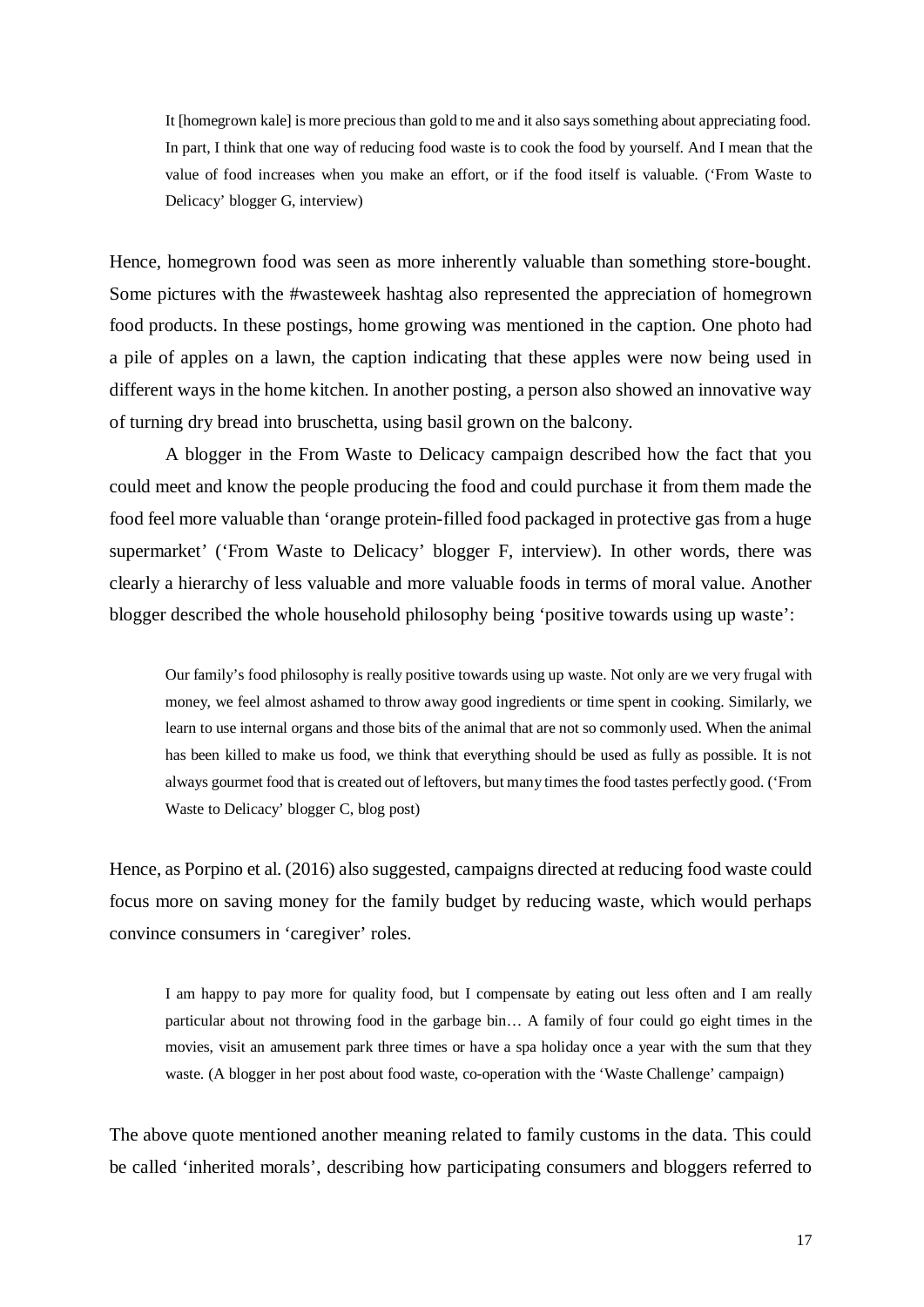their intention of not wasting food as something they had already learnt in their childhood homes (see also Watson and Meah, 2012):

I have to say that for me personally, the significance of my mum is even greater as kind of a 'conscience', because my mum is perhaps the best killer of food waste ever, I am serious. I don't know anyone else like that. She is in all her wonderful ways almost comical. If she boils carrots, she bakes bread rolls by using that boiling water. Thumbs up for her! [...] The whole waste-reduction issue was not new to me when the 'From Waste to Delicacy Campaign' was launched. It has been an issue in my life since I was zero years old. ('From Waste to Delicacy' blogger G, interview)

An interesting notion from the data was that the ethical aspects were not always clearly evident in the online textual or visual data. Pictures and captions, focussed on the waste food itself, often left out the symbolic meaning of appreciation or ethics of food. However, in the interview data, ethics, food appreciation and 'doing right' represented a big part of interviewees' willingness to fight food waste, and the interviewees mentioned these themes. These themes drove anti-food waste thinking, and through positivity, such as good recipes to avoid food waste, this type of ethical thinking was communicated indirectly without blaming anyone. One blogger explained the beginning of the From Waste to Delicacy campaign:

… I felt that the interest towards the issue [reduction of food waste] increased. [...] I believe in a kind of solution-orientation, that it will not change anything if you write every year that now X kilos of food goes to waste, because it is largely a question of skills and awareness. Then I thought that if we approach the issue from the positive perspective, that you go out and look for solutions to reduce food waste, practical solutions. ('From Waste to Delicacy' blogger A, interview)

### *4.4. Summarising discussion of key findings*

This study's findings revealed the multiplicity of positive meanings related to food waste. Reducing household food waste represented an opportunity to engage in creative consumption practices that aestheticised waste and also foregrounded more positive moral considerations. Hence, the campaigns did not motivate food waste reduction through guilt but rather through more positive affective meanings like appreciation and respect. Table 2 summarises the findings related to each theme.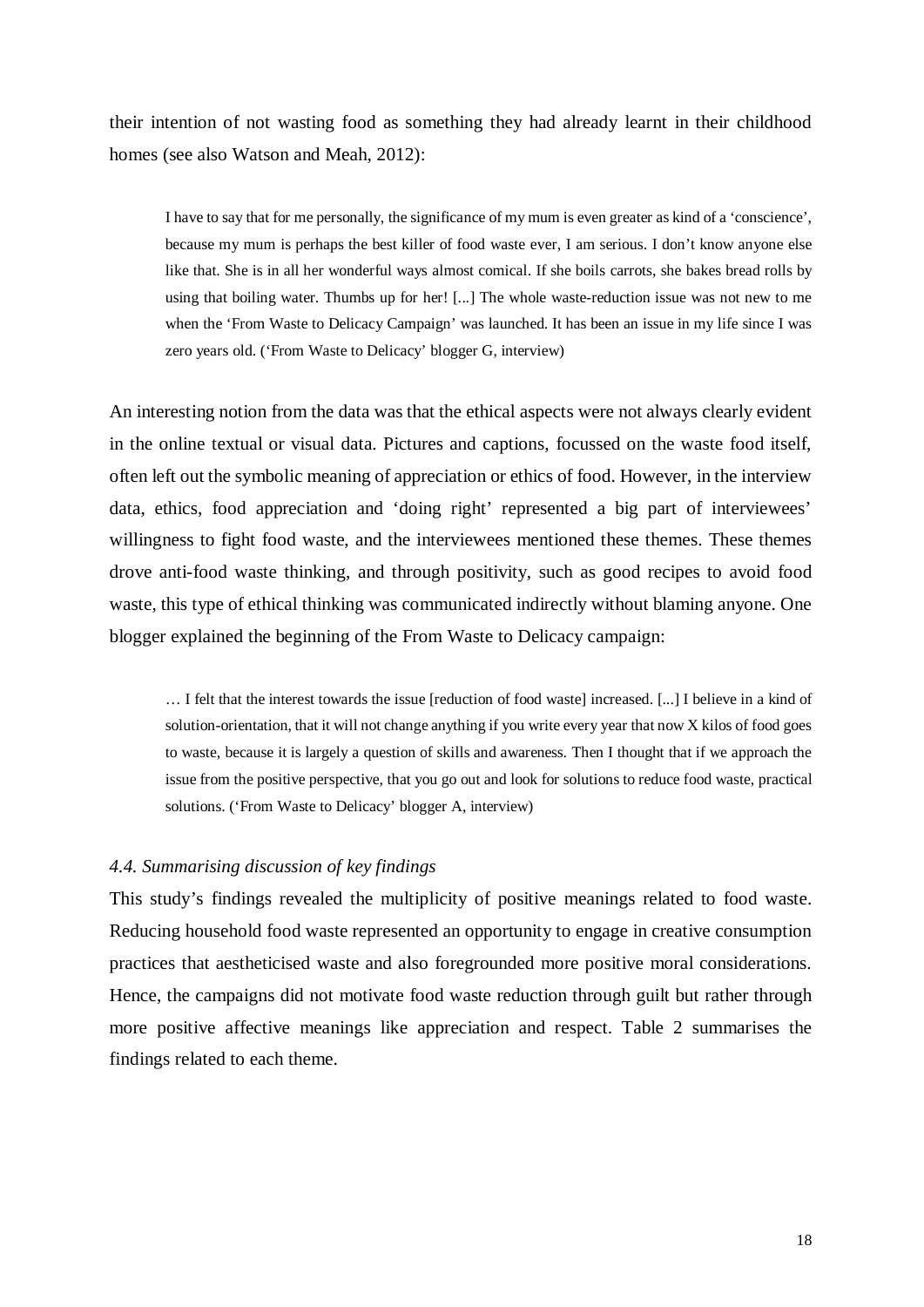| <b>Theme</b>      | Sociocultural meanings related to household food waste reduction                                                                                                                                                                                           |  |
|-------------------|------------------------------------------------------------------------------------------------------------------------------------------------------------------------------------------------------------------------------------------------------------|--|
| <b>Creativity</b> | Creating recipes based on leftover ingredients<br>Adapting recipes<br>Innovativeness in handling and restoring food<br>$\bullet$<br>Food waste pledges<br>Creating something completely new from food waste                                                |  |
| <b>Aesthetics</b> | Beautiful visual presentations of leftover food<br>Aesthetic visual presentations of 'ugly things'<br>Transformations from waste to food<br>Highlighting senses of taste and smell<br>Professional & aesthetically pleasing campaign material<br>$\bullet$ |  |
| <b>Ethics</b>     | Appreciation of food<br>Childhood traditions<br>Meanings of thrift<br>Doing the 'right thing'                                                                                                                                                              |  |

Table 2. Summary of findings related to sociocultural meanings of household food waste reduction.

Even though this study did not focus on evaluating the effects of social media campaigns for household food waste reduction, it still has important insights to offer. Waste is not usually discussed or shown on social media platforms (cf. Comber and Thieme, 2013). However, online environments may provide new arenas for environmental dialogue which help create new, more sustainable consumption practices and active citizenship (Rokka and Moisander, 2009).

Sustainability and the responsibility to take care of the environment

Social media platforms enable making the private public and the invisible visible, for instance through shared images of everyday life. The blog medium has been theorised in previous research as a way for consumers to build both social and cultural capital and act as taste leaders (McQuarrie et al., 2013). This notion was complemented by adding that bloggers and other opinion leaders, for instance on Instagram, may also operate as consumer-citizens inspiring others to change towards more sustainable consumption practices. Also, Rettie et al. (2014) suggested that showing celebrities and authority figures performing some behaviour could be effective in positioning some types of sustainable consumption behaviour as normal.

One specific feature in each studied campaign was consumers' ability to participate in the discussion. The power of transforming consumers' consumption patterns was thereby moved from experts (who traditionally lead campaigns) to consumers, representing a bottomup rather than top-down orientation. Rather than communicating about food waste reduction in a monologue from sender to receiver, social media allowed people to post their own ideas and comments and visualise how they actually approached the phenomenon in their everyday lives.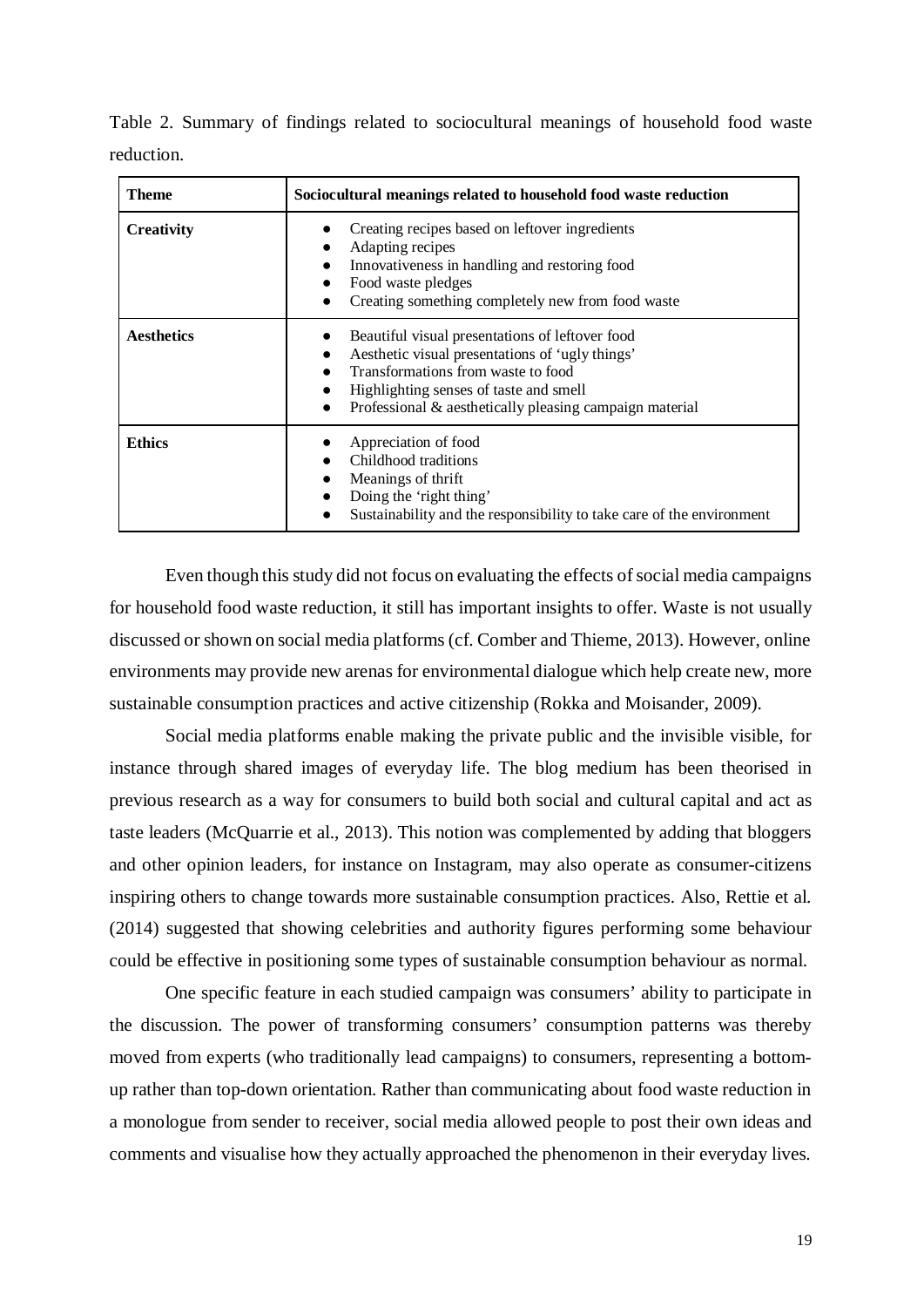In social media, new symbols, such as campaign hashtags on Twitter or tags in blogs, gathered together positive meanings related to food waste. Haider (2016) argued that hashtags could cross-connect content produced on different social media platforms and make it easier to find and create a sense of community around the sustainability issue. Similarly, hashtags used for the case campaigns helped people join the conversation. Furthermore, people could choose where they wanted to participate in the dialogue, for instance on the firms' or campaigns' websites, on their favourite food blog or in their own Instagram account. This resulted in a truly cooperative, shared communication method.

#### **5 Conclusions**

The study's objective was to investigate how sociocultural meanings of household food waste reduction were (re)negotiated in social media campaigns. The study identified three themes of sociocultural meaning used in three campaigns directed at reducing household food waste. All themes shared a positive orientation towards the issue; creativity, aesthetics and ethics of food waste included meanings that positively represented food waste reduction. The results suggested that focusing on positive aspects of reducing waste was one way to approach this sustainability issue. This perspective shifted the focus from individuals to broader sociocultural meanings of food waste.

While previous research on the food waste issue has focussed largely on determining the causes and contexts of this problem, this study's findings shed light on possible solutions. Due to the nature of the data and the focus on sociocultural meanings, however, findings cannot be generalised without reservations. Thus, further research is needed to prove the success and/or impact of similar campaigns on consumers' behaviour. Also, the study was conducted in Finland; hence, geographical location and cultural differences might have highlighted certain types of sociocultural meanings. Given these limitations, further research could, for instance, explore the actual effects of social media campaigns in the volume and nature of food waste through different methodologies, contradictions and/or negative meanings related to sociocultural meanings, or whether social media can be used to address other sustainability challenges. A potential avenue for future research could also involve looking at different campaigns from a network perspective, focusing on different actors and their roles in the network as well as how this network changes over time.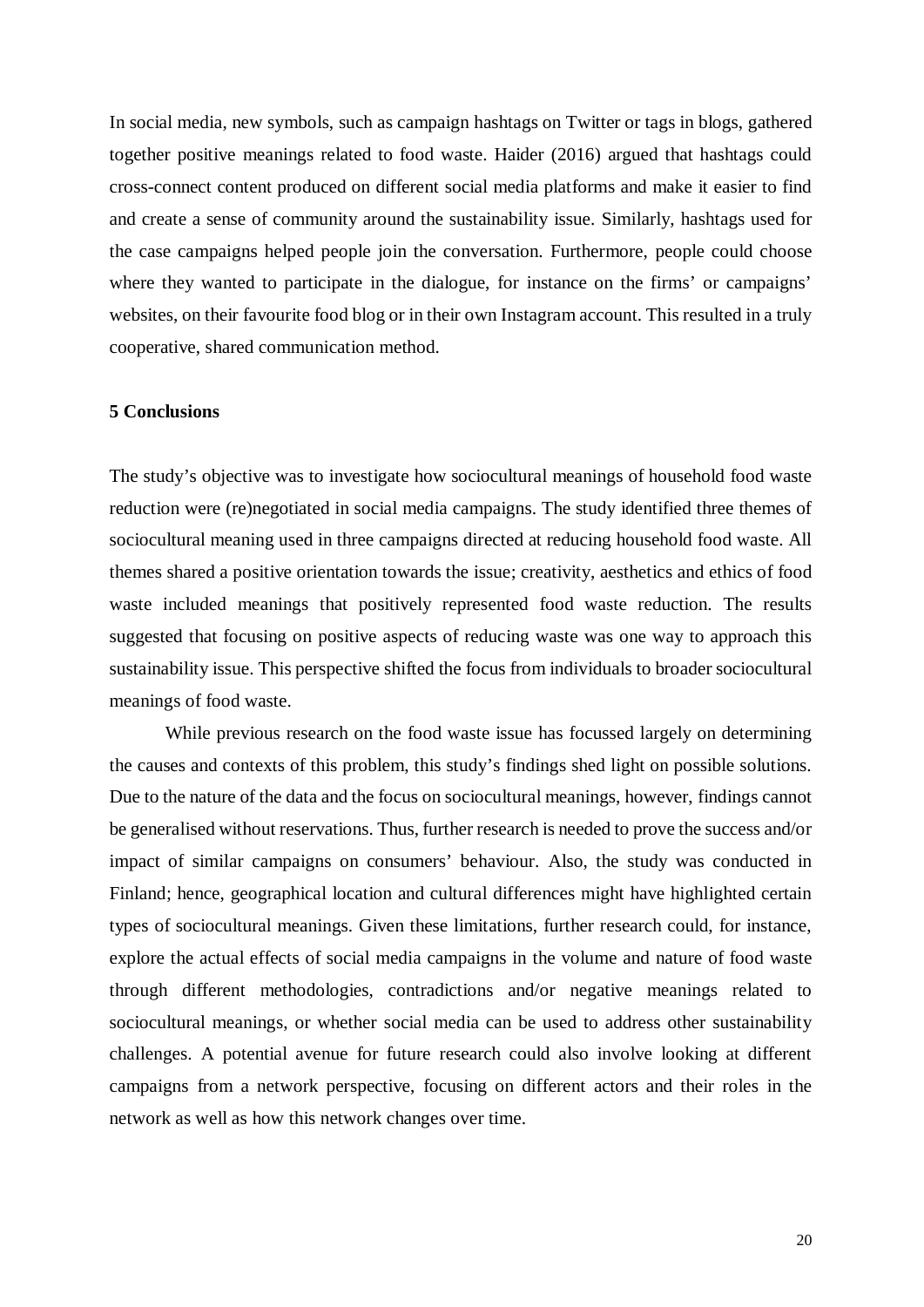#### **Acknowledgments**

This study is part of the WASTEBUSTERS research project examining consumer-citizens as active participants in food waste reduction, funded by Emil Aaltonen Foundation, Finland, 2016–2019.

#### **References**

- Amabile, T.M., Barsade, S.G., Mueller, J.S., Staw, B.M., 2005. Affect and creativity at work. Administrative Sci. Q*.*, 50, 367–403.
- Arnould, E.J., Thompson, C.J., 2005. Consumer culture theory (CCT): Twenty years of research. J. Consum. Res. 31, 868–882.
- Aschemann-Witzel, J., de Hooge, I., Amani, P., Bech-Larsen, T., Oostindjer, M., 2015. Consumer-related food waste: causes and potential for action. Sustainability 7, 6457–6477.
- Aschemann-Witzel, J., de Hooge, I.E., Rohm, H., Normann, A., Bossle, M.B., Grønhøj, A., Oostindjer, M., 2017. Key characteristics and success factors of supply chain initiatives tackling consumer-related food waste–A multiple case study. J. Clean. Prod. 155, 33–45.
- Berger, P.L., Luckmann, T., 1984 [1966]. The social construction of reality: A treatise in the sociology of knowledge. Penguin, Harmondsworth.
- Bernstad, A., 2014. Household food waste separation behavior and the importance of convenience. Waste Manag. 34, 1317–1323.
- Blichfeldt, B.S., Mikkelsen, M., Gram, M., 2015. When it stops being food: The edibility, ideology, procrastination, objectification and internalization of household food waste. Food, Culture & Soc. 18, 89– 105.
- Burchell, K., Rettie, R., Patel, K., 2013. Marketing social norms: social marketing and the 'social norm approach'. J. Consumer Behav. 12, 1–9.
- Chaykowski, K., 2017. Mark Zuckerberg: 2 Billion Users Means Facebook's 'Responsibility Is Expanding'. Forbes, 27 June 2017. https://www.forbes.com/sites/kathleenchaykowski/2017/06/27/facebook-officiallyhits-2-billion-users/#1101b1537080 (accessed 18 December 2017).
- Cherrier, H., 2005. Using existential-phenomenological interviewing to explore meanings of consumption, in: Harrison, R., Newholm, T., Shaw, D. (Eds.), The Ethical Consumer. Sage, Wiltshire, pp. 125–135.
- Comber, R., Thieme, A., 2013. Designing beyond habit: opening space for improved recycling and food waste behaviors through processes of persuasion, social influence and aversive affect. Pers. Ubiquitous. Comput. 17, 1197–1210.
- Eisenhardt, K.M., Graebner, M.E., 2007. Theory building from cases: Opportunities and challenges. Acad. Manag. J. 50, 25–32.
- eMarketer 2017. eMarketer Updates Worldwide Social Network User Figures. 17 June 2017. https://www.emarketer.com/Article/eMarketer-Updates-Worldwide-Social-Network-User-Figures/1016178 (accessed 31 January 2018).
- Eriksson, P., Kovalainen, A., 2016. Qualitative Methods in Business Research, second ed. Sage, London.
- European Commission, 2016. Reducing food waste: the EU's response to a global challenge. European Commission Fact Sheet. 28 November 2016. http://europa.eu/rapid/press-release\_MEMO-16-3989\_en.htm (accessed 05 February 2018).
- Evans, D., 2011. Blaming the consumer–once again: The social and material contexts of everyday food waste practices in some English households. Crit. Public Health 21, 429–440.
- Evans, D., 2012. Beyond the throwaway society: Ordinary domestic practice and a sociological approach to household food waste. Soc*.* 46, 41–56.
- Fernandez, K.V., Brittain, A.J., Bennett, S.D., 2011. "Doing the duck": negotiating the resistant-consumer identity. Eur. J. Mark. 45, 1779–1788.
- Gjerris, M., Gaiani, S., 2013. Household food waste in Nordic countries: Estimations and ethical implications. Nord. J. Appl. Ethics 7, 6–23.
- Graham-Rowe, E., Jessop, D.C., Sparks, P., 2014. Identifying motivations and barriers to minimising household food waste. Resour. Conserv. Recy. 84, 15–23.
- Grainger, M.J., Stewart, G.B., 2017. The jury is still out on social media as a tool for reducing food waste a response to Young et al. (2017). Resour. Conserv. Recycl. 122, 407–410.
- Haider, J., 2016. The shaping of environmental information in social media: Affordances and technologies of selfcontrol. Environ. Commun. 10, 473–491.
- Hall, S. (Ed.), 1997. Representation: Cultural Representations and Signifying Practices. Vol. 2. Sage, London.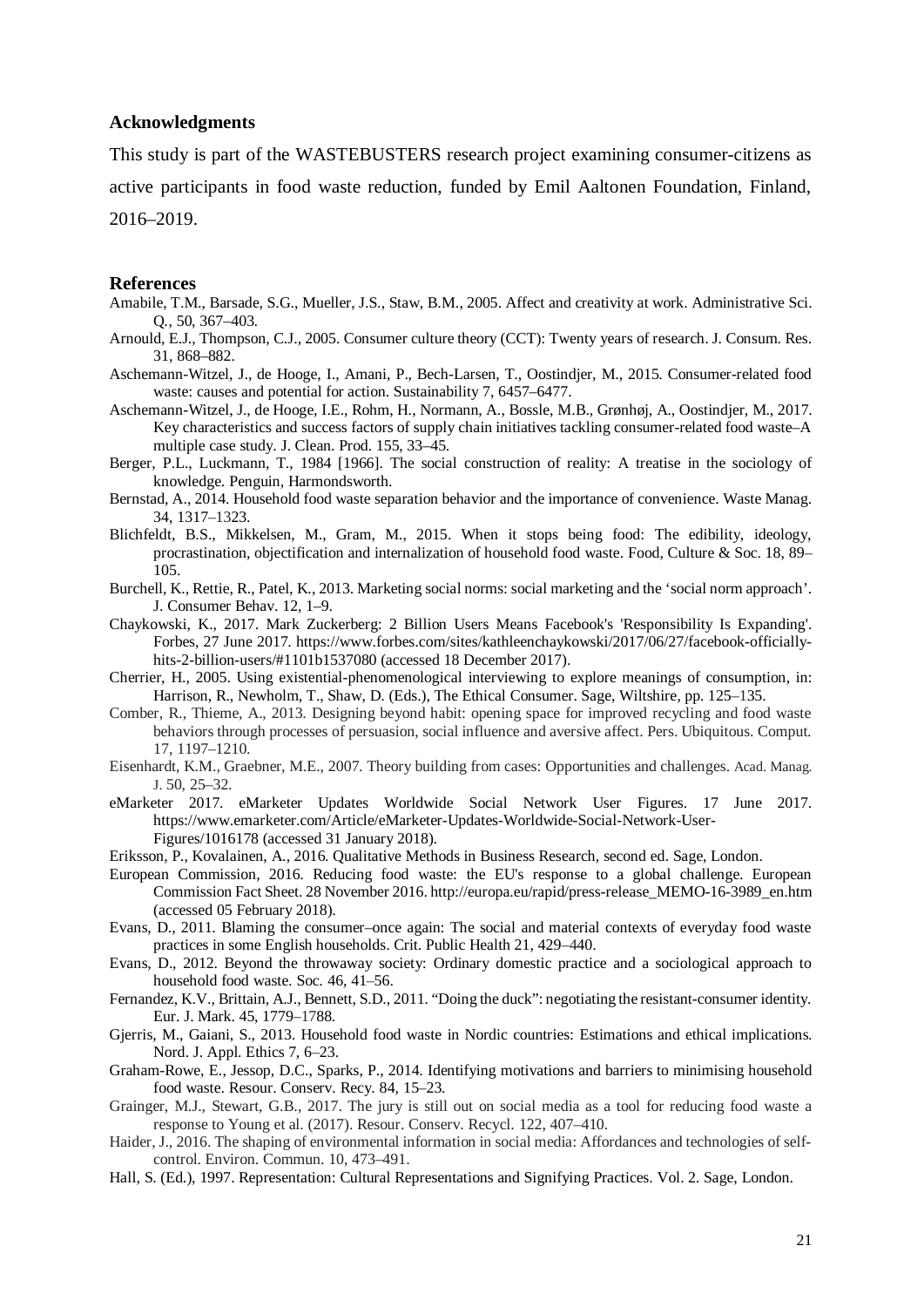- Hand, M., 2017. Visuality in social media: Researching images, circulations and practices, in: Sloan, L., Quan-Haase, A. (Eds.), The SAGE Handbook of Social Media Research Methods. Sage, London, pp. 215–231.
- Hanssen, O.J., Syversen, F., Stø, E., 2016. Edible food waste from Norwegian households–Detailed food waste composition analysis among households in two different regions in Norway. Resour. Conserv. Recy. 109, 146–154.
- Hawkins, G., 2001. Plastic bags: living with rubbish. Int. J. Cult. Stud. 4, 5–23.
- Hebrok, M., Boks, C., 2017. Household food waste: Drivers and potential intervention points for design–An extensive review. J. Clean. Prod. 151, 380–392.
- Hudson, L.A., Ozanne, J.L., 1988. Alternative ways of seeking knowledge in consumer research. J. Consum. Res. 14, 508–521.
- Joy, A., Sherry, J.F., 2003. Speaking of art as embodied imagination: A multisensory approach to understanding aesthetic experience. J. Consum. Res. 30, 259–282.
- Jörissen, J., Priefer, C., Bräutigam, K.R., 2015. Food waste generation at household level: Results of a survey among employees of two European research centers in Italy and Germany. Sustainability 7, 2695–2715.
- Kaplan, A.M., Haenlein, M., 2010. Users of the world, unite! The challenges and opportunities of social media. Bus. Horiz. 53, 59–68.
- Katajajuuri, J.M., Silvennoinen, K., Hartikainen, H., Heikkilä, L., Reinikainen, A., 2014. Food waste in the Finnish food chain. J. Clean. Prod. 73, 322–329.
- Koivupuro, H.K., Hartikainen, H., Silvennoinen, K., Katajajuuri, J.M., Heikintalo, N., Reinikainen, A., Jalkanen, L., 2012. Influence of socio-demographical, behavioural and attitudinal factors on the amount of avoidable food waste generated in Finnish households. Int. J. Consum. Stud. 36, 183–191.
- Korda, H., Itani, Z., 2013. Harnessing social media for health promotion and behavior change. Health Promot. Pract. 14, 15–23.
- Lovejoy, K., Saxton, G. D., 2012. Information, community, and action: How nonprofit organizations use social media. J. Comput. Mediat. Commun. 17, 337–353.
- Kozinets, R., Hemetsberger, A., Schau, H.J., 2008. The wisdom of consumer crowds: Collective innovation in the age of networked marketing. J. Macromarketing 28, 339–354.
- Kozinets, R., Patterson, A., Ashman, R., 2017. Networks of desire: How technology increases our passion to consume. J. Consumer Res. 43, 659–682.
- McCabe, M., de Waal Malefyt, T., 2013. Creativity and cooking: Motherhood, agency and social change in everyday life. J. Consum. Cult. 15, 48–65.
- McDonnell, E.M., 2016. Food Porn: The Conspicuous Consumption of Food in the Age of Digital Reproduction, in: Bradley P. (Ed.) Food, Media and Contemporary Culture. Palgrave Macmillan, London, pp. 239–265.
- McQuarrie, E.F., Miller, J., Phillips, B. J., 2013. The megaphone effect: Taste and audience in fashion blogging. J. Consum. Res. 40, 136–158.
- Moisander, J., Valtonen, A., 2006. Qualitative Marketing Research: A Cultural Approach. Sage, London.
- Mourad, M., 2016. Recycling, recovering and preventing "food waste": competing solutions for food systems sustainability in the United States and France. J. Clean. Prod. 126, 461–477.
- Parizeau, K., von Massow, M., Martin, R., 2015. Household-level dynamics of food waste production and related beliefs, attitudes, and behaviours in Guelph, Ontario. Waste Manage. 35, 207–217.
- Parfitt, J., Barthel, M., Macnaughton, S., 2010. Food waste within food supply chains: quantification and potential for change to 2050. Philos. Trans. R. Soc. Lond. B Biol. Sci. 365, 3065–3081.
- Pearson, E., Tindle, H., Ferguson, M., Ryan, J., Litchfield, C., 2016. Can we tweet, post, and share our way to a more sustainable society? A review of the current contributions and future potential of #socialmediaforsustainability. Annu. Rev. Environ. Resour. 41, 363–397.
- Pecoraro, M.G., Uusitalo, O., 2014. Conflicting values of ethical consumption in diverse worlds A cultural approach. J. Consumer Cult., 14, 45–65.
- Porpino, G., Parente, J., Wansink, B., 2015. Food waste paradox: antecedents of food disposal in low income households. Int. J. Consum. Stud. 39, 619–629.
- Porpino, G., Wansink, B., Parente, J., 2016. Wasted positive intentions: The role of affection and abundance on household food waste. J. Food Prod. Mark. 22, 733–751.
- Principato, L., Secondi, L., Pratesi, C.A., 2015. Reducing food waste: an investigation on the behaviour of Italian youths. Brit. Food J. 117, 731–748.
- Qi, D., Roe, B.E., 2016. Household food waste: Multivariate regression and principal components analyses of awareness and attitudes among US consumers. PloS One, 11. http://dx.doi.org/10.1371/journal.pone.0159250 (accessed 21 November 2016).
- Rettie, R., Burchell, K., Barnham, C., 2014. Social normalisation: Using marketing to make green normal. J. Consum. Behav. 13, 9–17.
- Ridoutt, B.G., Juliano, P., Sanguansri, P., Sellahewa, J., 2010. The water footprint of food waste: case study of fresh mango in Australia. J. Clean. Prod. 18, 1714–1721.